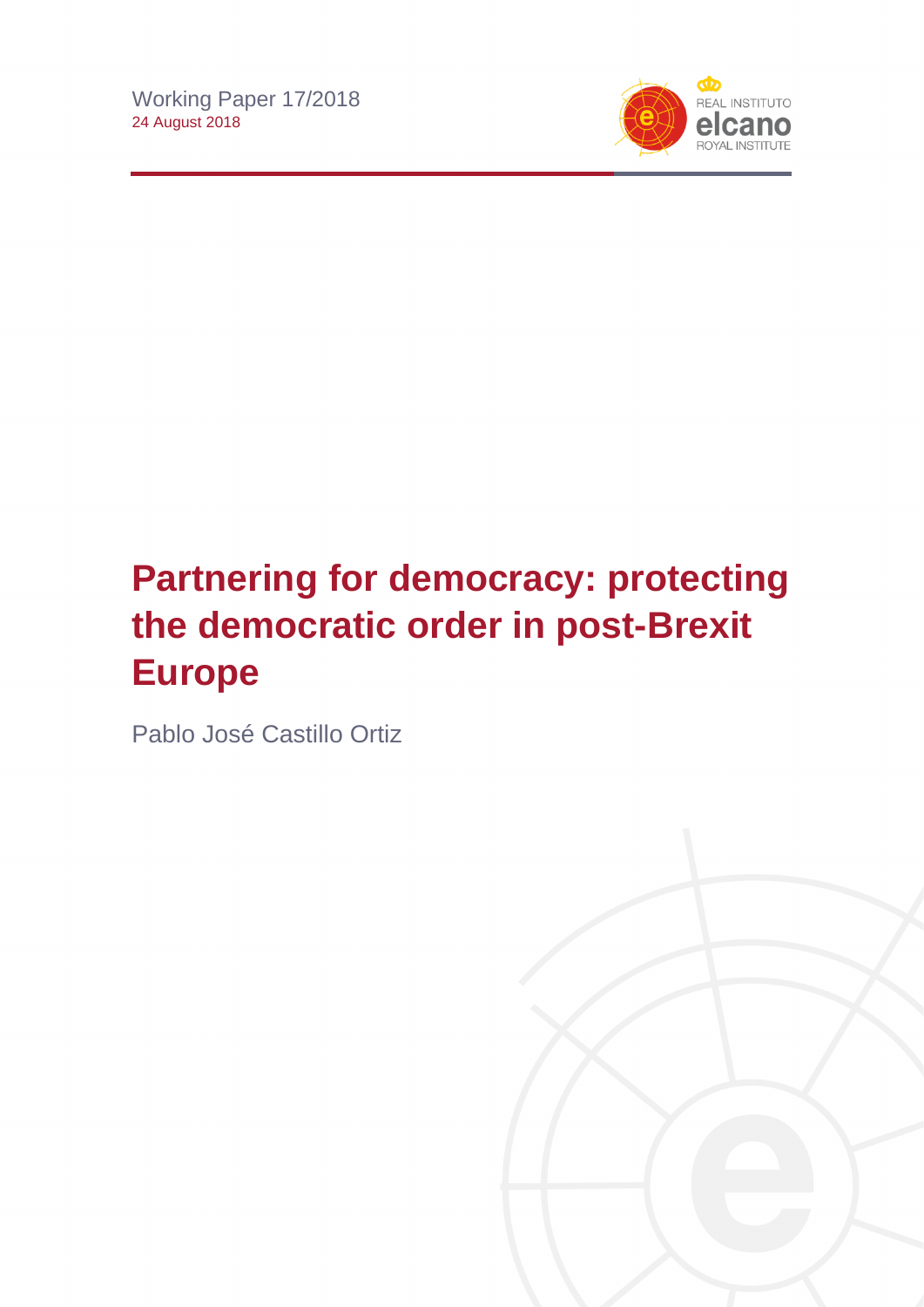## **Partnering for democracy: protecting the democratic order in post-Brexit Europe<sup>1</sup>**

**Pablo José Castillo Ortiz** | Elcano Royal Institute & University of Sheffield @pj\_castillo\_

## **Index**

| (4) The Copenhagen criteria: democratic conditionality for accession 14 |  |
|-------------------------------------------------------------------------|--|
|                                                                         |  |
|                                                                         |  |
|                                                                         |  |
|                                                                         |  |
|                                                                         |  |
|                                                                         |  |

<sup>1</sup> Funded by the University of Sheffield, Social Sciences Partnerships, Impact and Knowledge Exchange (SSPIKE) Knowledge Exchange Impact and Opportunities (KEIO) Scheme (funded, in turn, by the ESRC IAA).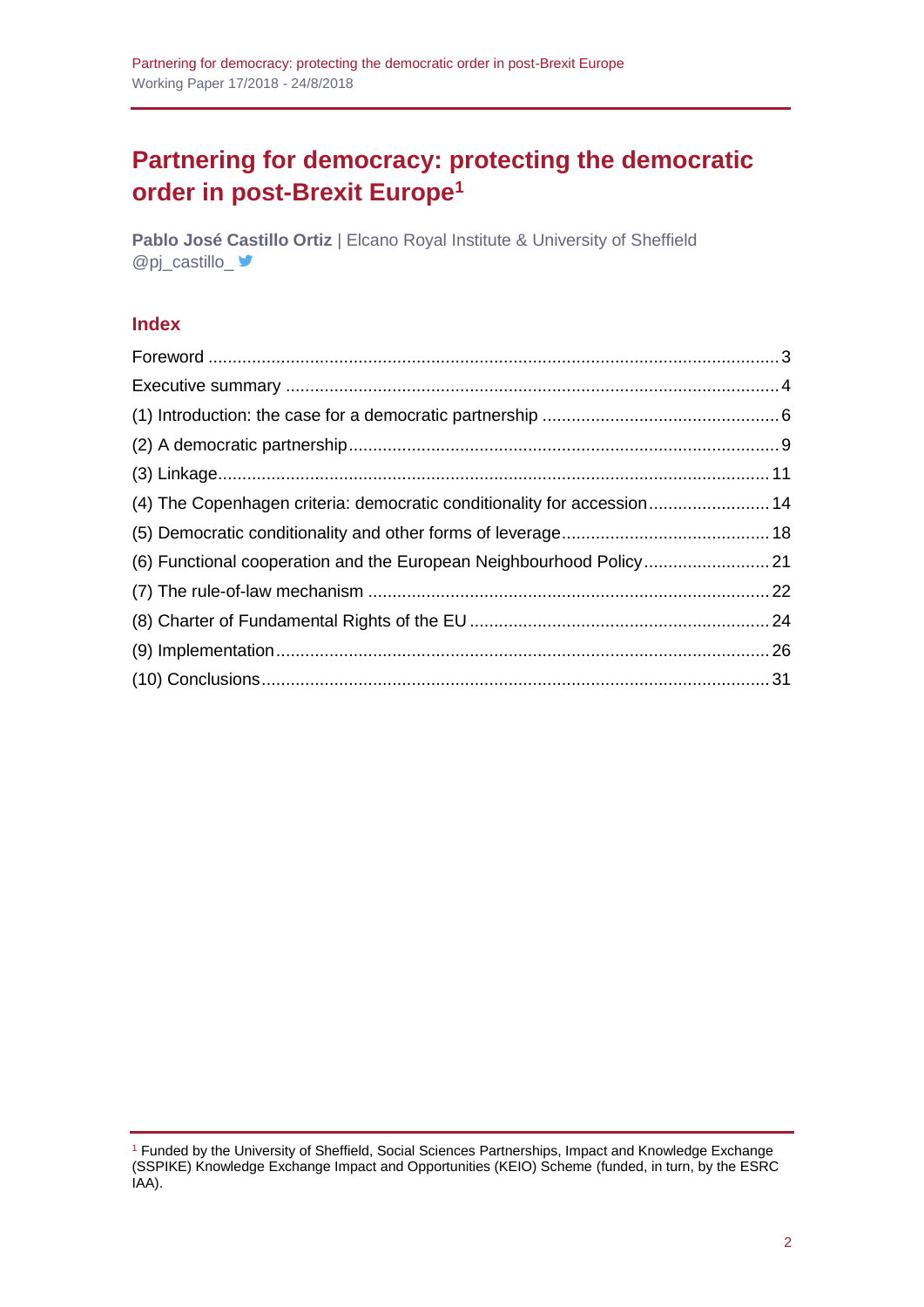## <span id="page-2-0"></span>**Foreword**

In February 2017, while I was a Visiting Fellow at the Institute of Advanced Legal Studies of the University of London, I published with the Elcano Royal Institute a brief Expert Comment title[d 'Towards a post-Brexit "partnership for democracy" between the EU and](http://www.realinstitutoelcano.org/wps/portal/rielcano_en/contenido?WCM_GLOBAL_CONTEXT=/elcano/elcano_in/zonas_in/commentary-castilloortiz-towards-post-brexit-partnership-for-democracy-between-eu-uk)  [the UK'.](http://www.realinstitutoelcano.org/wps/portal/rielcano_en/contenido?WCM_GLOBAL_CONTEXT=/elcano/elcano_in/zonas_in/commentary-castilloortiz-towards-post-brexit-partnership-for-democracy-between-eu-uk) In that Expert Comment, in a very succinct way, I analysed the impact of a potential British exit from the EU on the issue of democracy protection and promotion.

When I returned to my home institution, the University of Sheffield, the Faculty of Social Sciences considered that the ideas contained in the Comment were valuable and that it was worth exploring them in more detail. I received a grant for a Strategic Partnership at the Elcano Royal Institute, which kindly accepted hosting me as a Visiting Fellow, while the Institute of Public Goods and Policies of the Spanish National Council for Scientific Research contributed by providing office space and logistic support. The funding was granted by the Social Sciences Partnership, Impact and Knowledge Exchange Team (SSPIKE) of the University of Sheffield in the context of the Knowledge Exchange Impact and Opportunities (KEIO) Scheme, in turn funded by the ESRC IAA.

This Working Paper is the result of the work carried out during the Strategic Partnership. It develops in detail the ideas originally contained, in embryonic form, in the Expert Comment of February 2017 in order to provide a more solid analysis and more elaborate proposals. The main purpose of this Working Paper is to influence the Brexit debate by putting the focus on an aspect which is often forgotten but nonetheless of the outmost importance: the protection and promotion of democracy in Europe.

I am greatly indebted to the Faculty of Social Sciences and the School of Law of the University of Sheffield, as well as to the Elcano Royal Institute and the Institute of Public Goods and Policies, for providing the support necessary to prepare this Working Paper. I am particularly grateful to Carlos Closa and Ignacio Molina. Any mistakes and omissions are the sole responsibility of the author.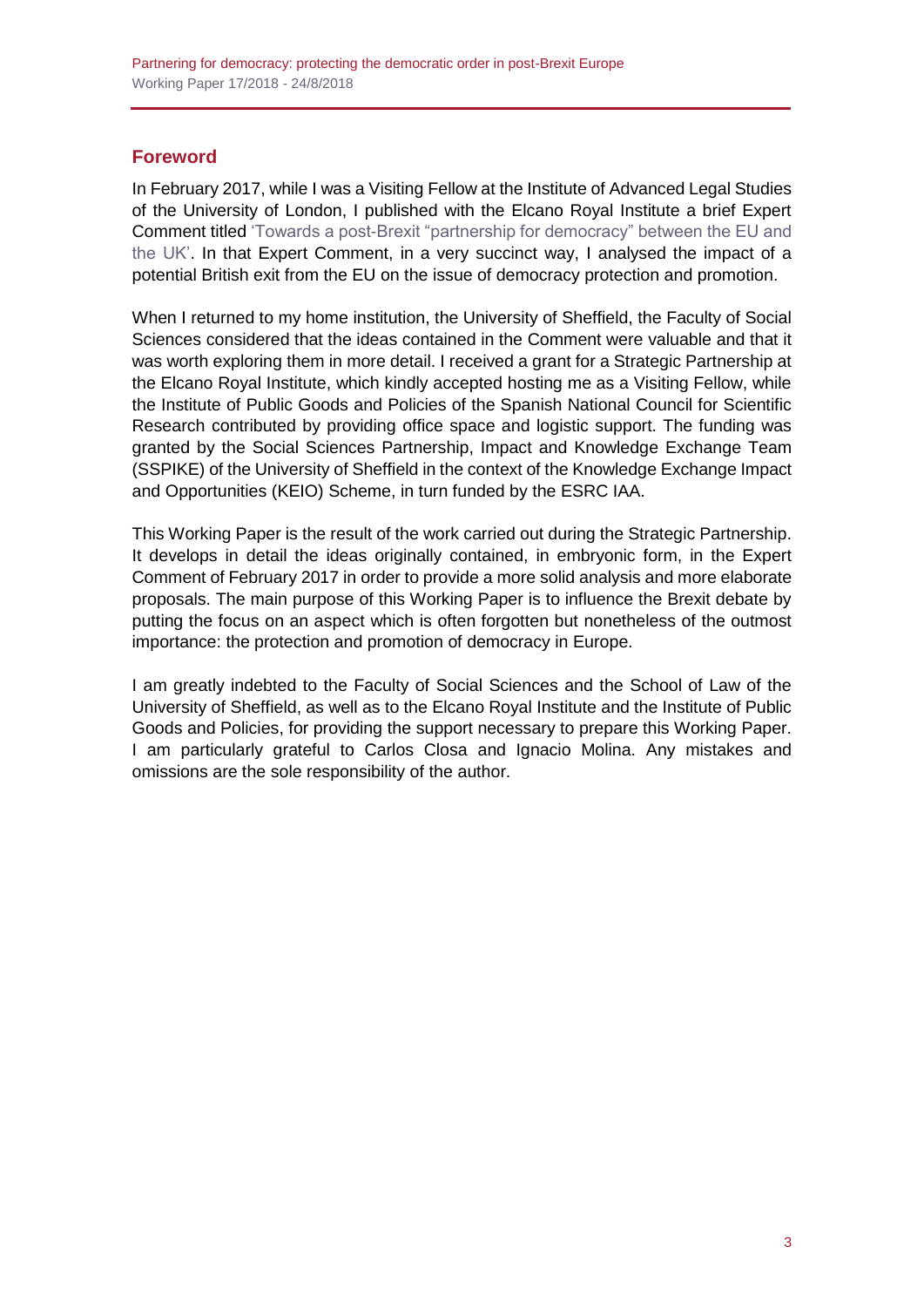### <span id="page-3-0"></span>**Executive summary**

The EU has been a key actor in the democratisation of the European continent and in the protection of the culture of human rights in Europe. To do so, the EU has used strategies and tools such as linkage action vis-a-vis third countries, democratic conditionality for accession to the Union and other forms of leverage, functional cooperation with third countries, the creation of the rule-of-law mechanism and the enactment of the Charter of Fundamental Rights of the EU.

As shown in this Working Paper, a potential British exit from the EU might have detrimental effects on the capacity of both the EU and the UK to protect and promote democracy in the continent and beyond. To palliate these detrimental effects, institutionalised forms of cooperation between both parties to protect democracy are proposed, thus creating a 'democratic partnership' which could be open to other democratic European countries. Such forms of partnership are not unprecedented, with the EU-Canada Strategic Partnership Agreement providing an excellent example of this type of cooperation.

The EU-UK democratic partnership can have different levels of ambition. In a less ambitious approach it would consist of a series of soft-law agreements and declarations, together with modest budgetary commitments for activities of democracy promotion. In a more ambitious formulation, it would also count on institutions that facilitate cooperation between the parties. In the most ambitious approach it could be part of a more comprehensive political or economic partnership between the EU and the UK.

A British exit from the EU could translate into a loss of funding for the direct linkage activities of the latter. In parallel, the UK could lose international influence and indirect linkage capacity after Brexit. To prevent this, a budgetary commitment for linkage activities as well as indirect linkage cooperation is proposed in the frame of the democratic partnership.

Democratic conditionality for accession to the Union has been a particularly powerful tool for the democratisation of the European continent. After Brexit, the EU will remain an attractive organisation for third countries, and the prospect of accession will continue to function as a strong incentive for democratisation. However, Brexit might have marginal but negative effects on this incentive if the UK offers authoritarian states stable forms of cooperation. To avoid this, as part of the democratic partnership, both the UK and the EU should commit to uphold democratic and human-rights values in their relations with third countries, especially when they involve a supranational dimension of cooperation. Furthermore, a strong form of partnership with the EU, including institutionalised forms of foreign-policy coordination, could prevent a lenient attitude by the UK towards undemocratic states.

A British exit from the EU could also mean a loss of funding for leverage activities, as well as suboptimal leverage coordination between the EU and the UK. This might affect the efficiency of this form of democracy promotion. To minimise such problems, a funding commitment by the parties for leverage activities is proposed. It is also proposed that, as part of the partnership, the parties have a modicum of coordination of foreign policy, through institutionalised consultation mechanisms, to push a pro-democracy agenda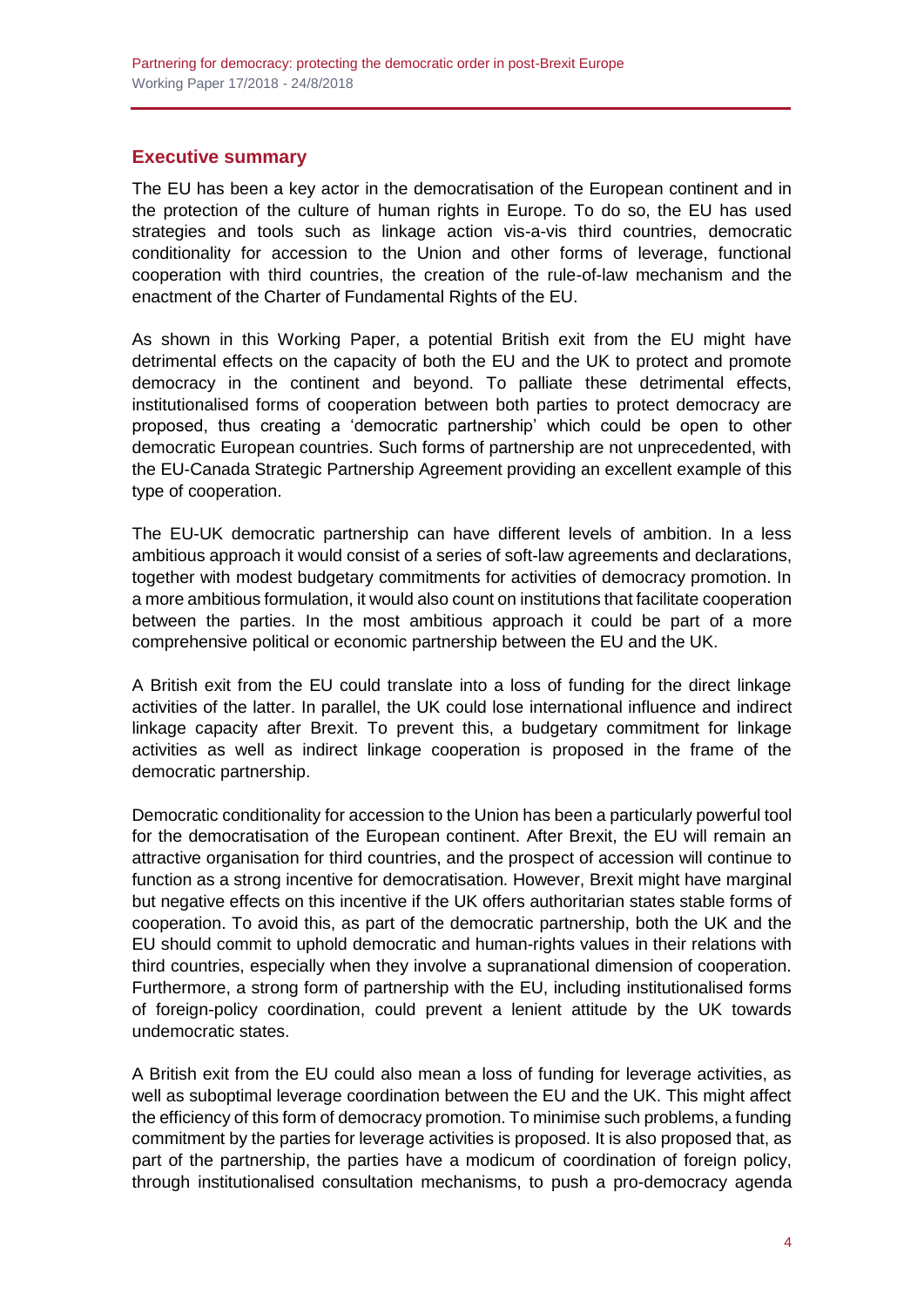when possible. Finally, the prospect of membership of the democratic partnership, or of any other form of partnership between the parties, might become for third states an incentive to democratise, thus creating a new, powerful form of leverage.

Britain's exit from the EU should in principle have a less dramatic impact on activities of functional cooperation. Nonetheless, as part of the democratic partnership, the EU and the UK should be open to undertaking joint activities of functional cooperation with third states when joint action and complementary know-how can effectively help raise democratic standards in such countries.

Once out of the EU the UK will have no veto power in the context of the Rule of Law mechanism of Art.7TEU. However, it can effectively afford sanctioned states with diplomatic, political and economic cooperation, thus diminishing the effectiveness of EU action. To avoid this, there should be a commitment of cooperation between the EU and the UK for the preservation of democracy in Member States of the EU, using joint diplomatic action in which the British approach to these countries is complementary to EU sanctions. This cooperation could be institutionalised in bilateral or multilateral forums. Furthermore, a highly institutionalised democratic partnership should have its own rule-of-law mechanism.

After Brexit, British citizens might lose the human-rights protection afforded by the Charter of Fundamental Rights of the EU. However, as part of the democratic partnership, this Charter should continue to apply to action taken as a development of the clauses of the very partnership, as well as in any residual application of EU law in the UK. Furthermore, members of the democratic partnership should be allowed to optin the Charter and be bound by it also in their internal law.

The democratic partnership might become the seed of a powerful tool of democracy protection in Europe, thus contributing to the stability of the continent. Ideally, it should be agreed in parallel to the Art.50TEU negotiations about the British exit from the Union. Furthermore, any political or economic Brexit deal between the parties should be conditional to both agreeing to the democratic partnership. Modelled on the EU-Canada Strategic Partnership Agreement, the EU-UK trade and economic deals could include a termination clause in the case of gross violation by any of the parties of human rights or democratic standards.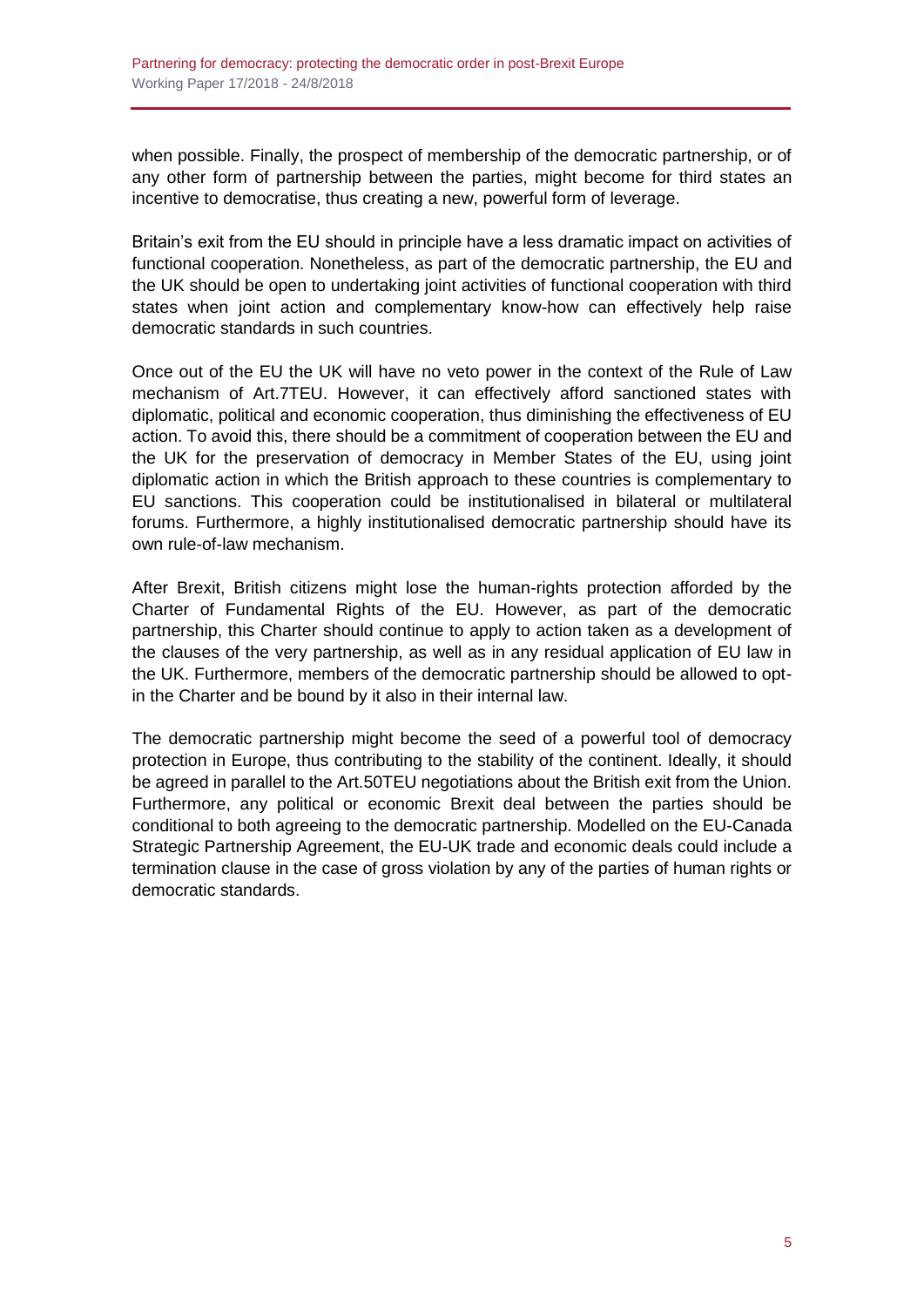## <span id="page-5-0"></span>**(1) Introduction: the case for a democratic partnership**

The EU is committed to the preservation and maximisation of political values that constitute the very core of modern conceptions of liberal democracy. Article 2 of the Treaty of the EU (TEU) states that the Union is founded on the values of respect for human dignity, freedom, democracy, equality, the rule of law and respect for human rights, including the rights of persons belonging to minorities.<sup>2</sup> The EU has been indeed an extraordinary instrument for the achievement of some of these values on the European continent, making a decisive contribution to the preservation of peace, the promotion of democracy and human rights and the creation of cosmopolitan forms of citizenship

This Working Paper focuses on one of those political values, democracy, with a twofold objective. First, it aims to analyse the risks that a potential British exit from the EU might pose for the activities of democracy protection and promotion of the latter. Secondly, it intends to propose solutions that can minimise such risks by creating what I will call a 'democratic partnership' between the UK and the EU.

By 'democratic partnership' this Working Paper means the creation of institutionalised forms of cooperation between, at least, these two actors, aimed at protecting and promoting democracy and human rights in Europe and beyond. As will be shown in the following pages, the democratic partnership would involve cooperation in a wide range of activities, including *inter alia* direct and indirect linkage action, foreign policy coordination, functional cooperation and human rights. To do so, different options are proposed, ranging from less institutionalised forms of coordination such as soft-law agreements and modest budgetary commitments to more ambitious forms of cooperation, including institution-building.

The case for a democratic partnership between the UK and the EU is indeed solid from the perspective of international and EU law. In the case of the EU, Cardwell has masterfully explained how the treaties of this organisation oblige it to promote democracy even beyond its borders.<sup>3</sup> In addition to the cited Art.2TEU, Art.21(1) TEU stipulates that the EU's international action 'shall be guided by the principles which have inspired its own creation'. According to Cardwell, these principles include democracy, the rule of law and human rights, which the Court of Justice has considered a distinctive part of general EU law.<sup>4</sup> Furthermore, Art.21(2) calls for specific actions at the EU level to safeguard its values, consolidate democracy and to promote an international system based on stronger multilateral cooperation and good global governance. Cardwell considers that this provision, together with Art.3(5) TEU, constitutes the legal basis for the export of EU norms.<sup>5</sup> Finally, Art.8(1) charges the EU with establishing 'an area of prosperity and good neighbourliness, founded on the values of the Union'. If these provisions contain a clear

4 *Ibid*, p. 866.

5 *Ibid*, p. 866.

<sup>&</sup>lt;sup>2</sup> On the commitment to such values, see Peter Kotzian, Michèle Knodt & Sigita Urdze (2011), 'Instruments of the EU's External Democracy Promotion', *Journal of Common Market Studies*, vol. 49, nr 5, p. 995-997.

<sup>&</sup>lt;sup>3</sup> James Paul Cardwell (2017), 'Explaining the EU's Legal Obligation for Democracy Promotion: the Case of the EU-Turkey relationship', *European Papers*, vol. 2, nr 3, p. 864.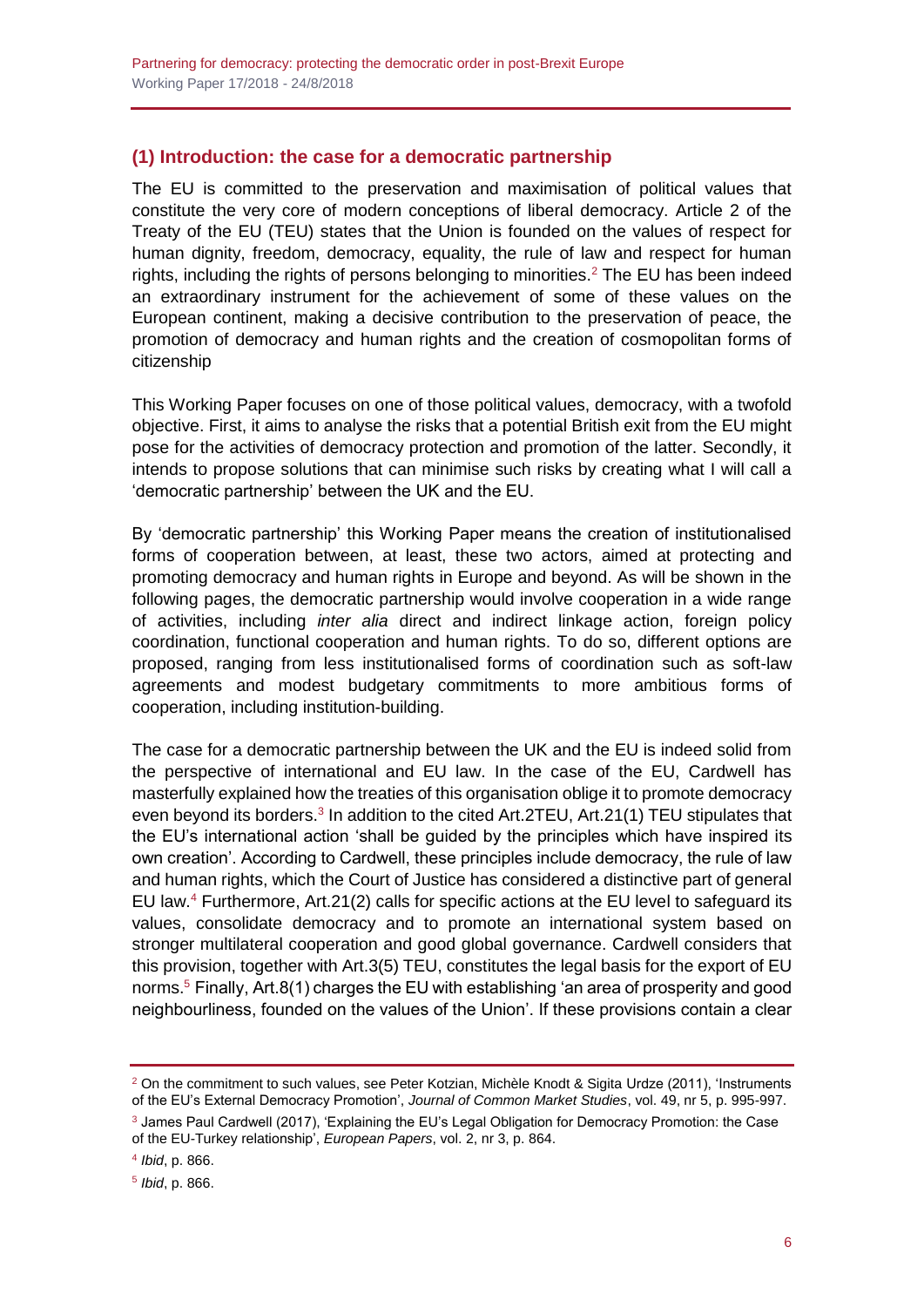mandate for the Union to promote democracy as part of its external action and neighbouring policy, then their application to the relations with a former member state and new neighbour, such as the UK, are inescapable.

In the case of the UK, the legal case for a democratic partnership is more difficult to establish through its internal law, given the absence of an entrenched, codified constitution containing a mandate about democracy promotion to the British public authorities. However, such basis for the partnership could stem from the trends in international public law. The Charter of the United Nations establishes in its preamble the determination of the signatory states to promote 'social progress and better standards of life in larger freedom', and in its Art.1 the purpose of 'promoting respect for human rights and for fundamental freedoms'. The European Convention of Human Rights, to which the UK is a party, reaffirms in its Preamble the commitments of the UN Charter and reaffirms the belief of the signatory governments in that fundamental freedoms 'are best maintained one the one hand by an effective political democracy and on the other hand by a common understanding and observance of the Human Rights upon which they depend'. The legal commitment of the UK to values of democracy and human rights is thus clear in this legal framework, although the extent to which it should inform the UK's foreign policy and its relations with the EU is less obvious. International law, however, does contain important references to democracy promotion in other instruments. The Vienna Declaration and Programme of Action of 1993 asserts in paragraph 8 of Section 1 the idea that the 'the international community should support the strengthening and promoting of democracy, development and respect for human rights and fundamental freedoms in the entire world'. According to Rich, although this is not a binding instrument, the Declaration clearly indicates the direction of international law opinion and the development of international law.  $6$  The author also refers to Resolution 1999/57 –'Promotion of the Right to Democracy'– and Resolution 2000/47 – 'Promoting and Consolidating Democracy'– of the UN Commission on Human Rights,<sup>7</sup> which constituted important milestones in the trend towards a right to democratic governance in international law. The former, in particular, urges 'the continuation and expansion of activities carried out by the United Nations system, other intergovernmental and non-governmental organisations and Member States to promote and consolidate democracy within the framework of international cooperation'. Unlike its primary law for the case of the EU, it would be forced to imply that public international law contains a clear duty for a state like the UK to promote democracy. But the international legal system at least provides for a normative background that makes such democracy-promotion activities desirable.

In any case, neither EU law not international law establish that democracy promotion must be formalised through a strong, institutionalised form of cooperation like a democratic partnership. But this legal background is an excellent context for the creation of such a form of cooperation. Furthermore, at the political level, it seems that the understanding of the British and EU authorities is in line with the idea of EU-UK

<sup>6</sup> Roland Rich (2001), 'Bringing democracy into International Law', *The Journal of Democracy*, vol. 12, nr 3, p. 20.

<sup>7</sup> Rich (2001). *op. cit*., p. 24.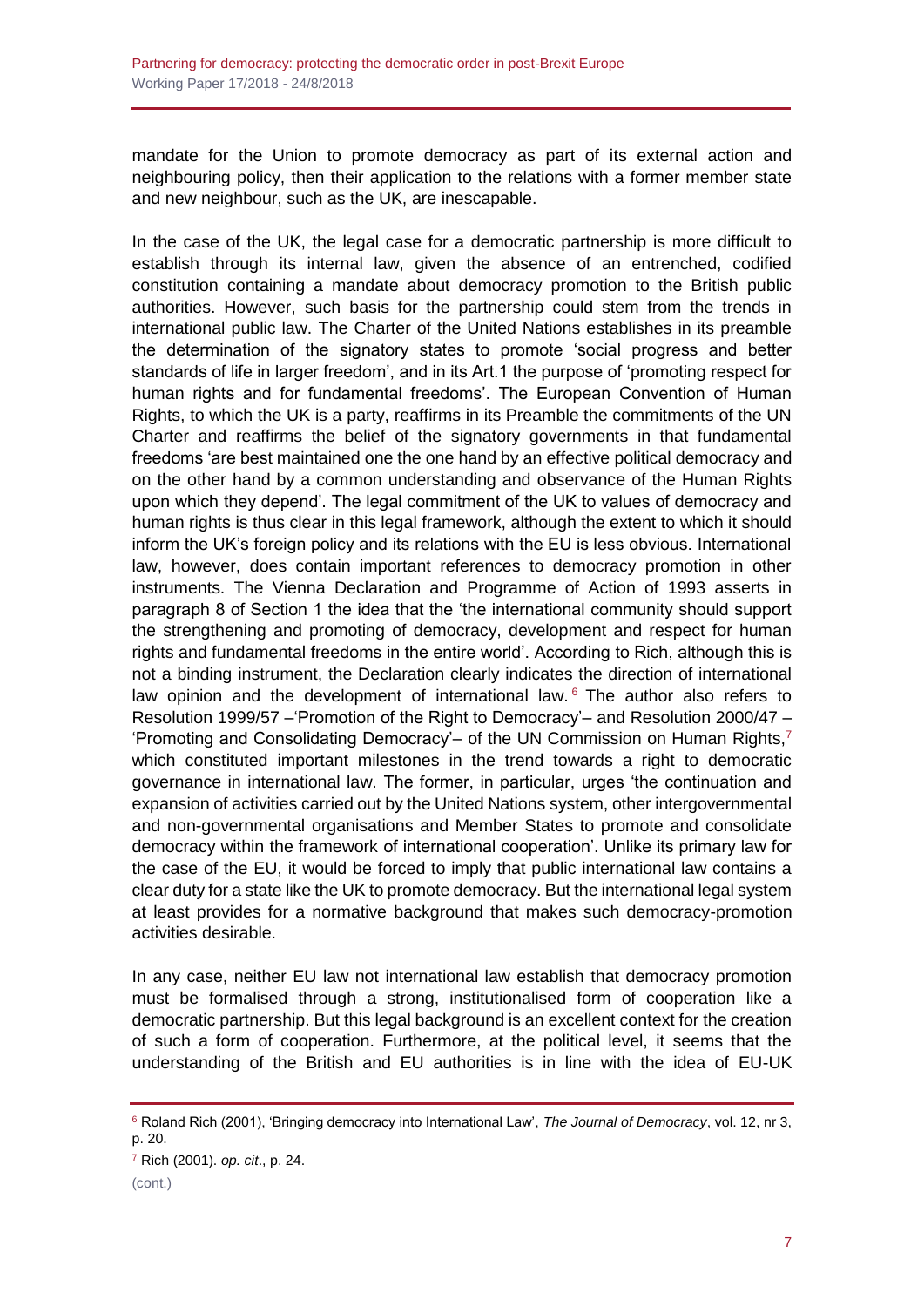cooperation for democracy after all. The British White Paper on Brexit insisted on the idea that the UK and the EU would continue to be partners and allies in the promotion of the values that they share, such as 'respect for human rights and dignity, democracy and the rule of law both within Europe and across the wider world'.<sup>8</sup> In her Florence speech, Prime Minister, Theresa May, recently emphasised the idea of a partnership with the EU and declared that the UK 'has always –and will always– stand with its friends and allies' in the defence of values such as 'liberty, democracy, human rights and the rule of law'.<sup>9</sup> This is somewhat mirrored by the position of the EU. Michel Barnier, the Chief EU Negotiator for Brexit, has acknowledged that Brexit negotiations should include the scoping of the future relationship between the UK and the EU, and that such a relationship 'will go well beyond a trade relationship and will also involve an external, security and defence dimension'.<sup>10</sup>

Furthermore, partnerships with a specific view to strengthening democracy are not unknown to the EU. The EU has emphasised cooperation in matters of democracy, for instance, with regards to its Eastern<sup>11</sup> and Southern<sup>12</sup> Neighbourhood partnerships. However, unlike most Eastern and Southern partners, the UK is a mature, stable and advanced democracy. Because of that, a partnership with the UK ought not to be focused on promoting democracy in the partner state, but rather on cooperating with the partner state in order to promote democracy in the continent and beyond. Therefore, a democratic partnership between the EU and the UK would resemble more the Strategic Partnership Agreement between the EU and Canada, recently agreed as part of the CETA negotiations. This agreement establishes cooperation between the parties in a wide range of issues, from democracy and the rule of law to sustainable development and combating organised crime. The EU-Canada Strategic Partnership, which inspires many of the proposals of this Working Paper, shows clearly that partnerships with a democratic orientation are possible, feasible, and count on important precedents.

This Working Paper aims to outline what this democratic partnership might look like. To do so, it will analyse a range of democracy promotion and protection activities of the EU, assessing with the aid of academic literature the impact on them of Brexit. As will be shown, in many cases a British exit from the EU might have detrimental effects on the Union's capacity to protect democracy in the continent and across the globe. The democratic partnership between the EU and the UK is thus simply a tool to palliate these negative effects, but also has the potential to become a complement to existing forms of

<sup>10</sup> [http://europa.eu/rapid/press-release\\_SPEECH-17-3404\\_en.htm,](http://europa.eu/rapid/press-release_SPEECH-17-3404_en.htm) accessed 15/XI/2017.

<sup>11</sup> See Joint Declaration of the Eastern Partnership Summit (Riga, 21-22/V/2015).

[https://eeas.europa.eu/sites/eeas/files/riga-declaration-220515-final\\_en.pdf,](https://eeas.europa.eu/sites/eeas/files/riga-declaration-220515-final_en.pdf) accessed 15/XI/2017.

<sup>&</sup>lt;sup>8</sup> British Government (2017), 'Policy Paper: The United Kingdom's exit from and partnership with, the European Union', 15/V/2017, [https://www.gov.uk/government/publications/the-united-kingdoms-exit-from](https://www.gov.uk/government/publications/the-united-kingdoms-exit-from-and-new-partnership-with-the-european-union-white-paper/the-united-kingdoms-exit-from-and-new-partnership-with-the-european-union--2)[and-new-partnership-with-the-european-union-white-paper/the-united-kingdoms-exit-from-and-new](https://www.gov.uk/government/publications/the-united-kingdoms-exit-from-and-new-partnership-with-the-european-union-white-paper/the-united-kingdoms-exit-from-and-new-partnership-with-the-european-union--2)[partnership-with-the-european-union--2.](https://www.gov.uk/government/publications/the-united-kingdoms-exit-from-and-new-partnership-with-the-european-union-white-paper/the-united-kingdoms-exit-from-and-new-partnership-with-the-european-union--2)

<sup>9</sup> [https://www.gov.uk/government/speeches/pms-florence-speech-a-new-era-of-cooperation-and](https://www.gov.uk/government/speeches/pms-florence-speech-a-new-era-of-cooperation-and-partnership-between-the-uk-and-the-eu)[partnership-between-the-uk-and-the-eu,](https://www.gov.uk/government/speeches/pms-florence-speech-a-new-era-of-cooperation-and-partnership-between-the-uk-and-the-eu) accessed 15/XI/2017.

<sup>&</sup>lt;sup>12</sup> See Programming of the European Neighbourhood Instrument (ENI) 2014-2020, Regional South Strategy Paper (2014-2020) and Multiannual Indicative Programme (2014-2017), [http://eeas.europa.eu/archives/docs/enp/pdf/financing-the-](http://eeas.europa.eu/archives/docs/enp/pdf/financing-the-enp/regional_south_strategy_paper_2014_2020_and_multiannual_indicative_programme_2014_2017_en.pdf)

[enp/regional\\_south\\_strategy\\_paper\\_2014\\_2020\\_and\\_multiannual\\_indicative\\_programme\\_2014\\_2017\\_en.](http://eeas.europa.eu/archives/docs/enp/pdf/financing-the-enp/regional_south_strategy_paper_2014_2020_and_multiannual_indicative_programme_2014_2017_en.pdf) [pdf,](http://eeas.europa.eu/archives/docs/enp/pdf/financing-the-enp/regional_south_strategy_paper_2014_2020_and_multiannual_indicative_programme_2014_2017_en.pdf) accessed 16/XI/2017.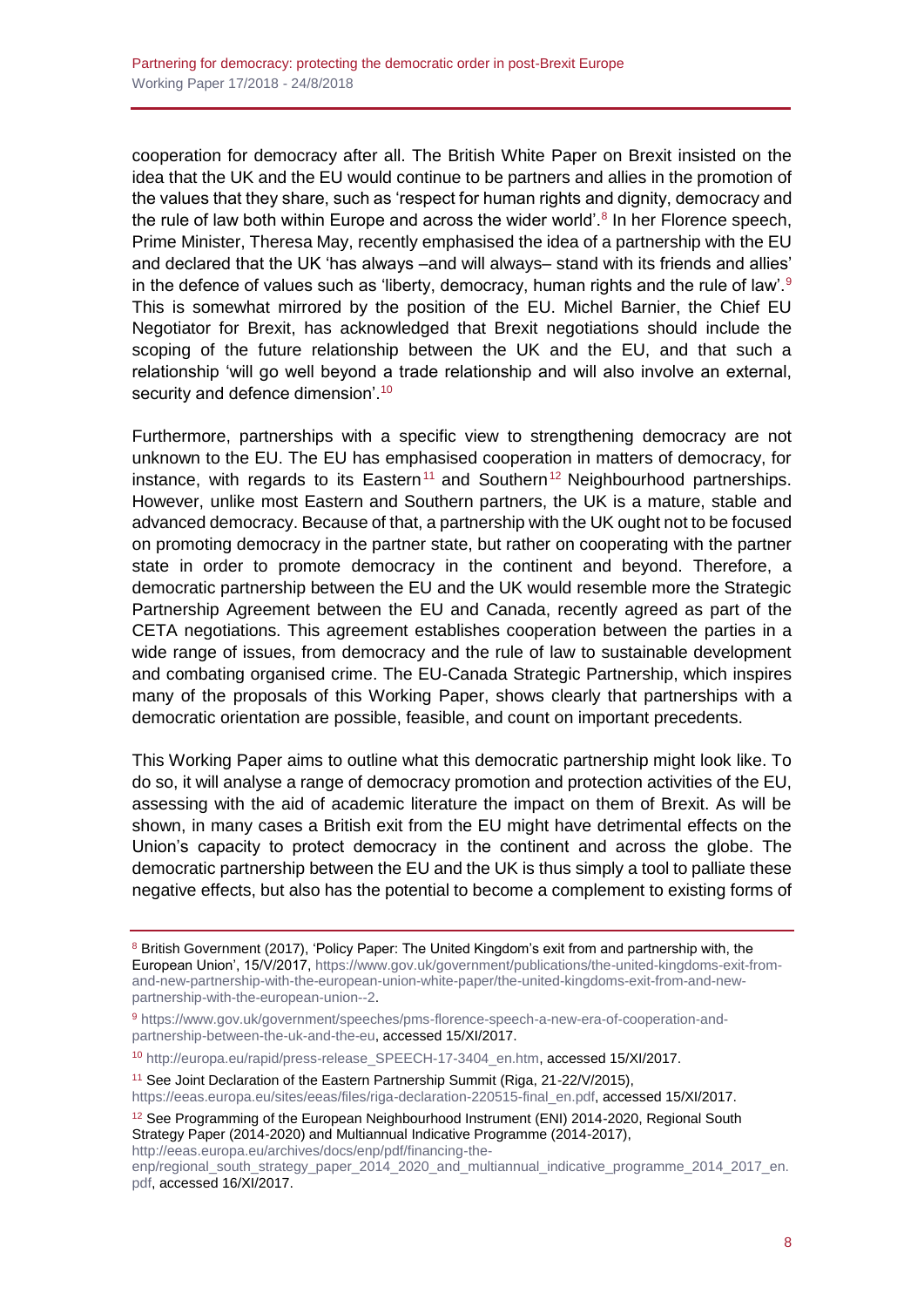cooperation on the European continent. The premise is thus that EU-UK joint action is desirable as a means to increase the efficiency of democracy protection. The idea of a democratic partnership should be based on the reciprocal acknowledgement by the EU and the UK of the importance of each other for the maintenance of the democratic order in Europe.

The remainder of this Working Paper will be as follows. After this introduction, the idea and implications of a 'democratic partnership' will be explained in more detail. After that, the Working Paper analyses the risks for democracy protection and promotion posed by a potential Brexit and proposes solutions to palliate such risks. The analysis will be undertaken for a number of activities and strategies carried out by the EU: linkage activities, democratic conditionality for accession, other forms of leverage, functional cooperation, the rule-of-law mechanism of the EU and its Charter of Fundamental Rights. Next, the range of possible forms of institutionalisation and implementation of the partnership are discussed. The final section presents some conclusions.

## <span id="page-8-0"></span>**(2) A democratic partnership**

As noted above, and as I shall try to show throughout this paper, Brexit can have a detrimental effect on the capacity of both the EU and the UK to protect democracy and human rights in the continent. It is for this reason that measures have to be put in place in order to palliate the negative effects and to strengthen the democratic order in Europe and, when possible, its neighbourhood.

The EU-UK democratic partnership simply consists in the range of possible arrangements agreed by both actors to support their activities of democracy protection and promotion. In this regard, the democratic partnership might crystallise in a number of different settings, depending on the ambition of the parties, as shown in Figure 1. This section analyses such options, before moving in the following sections to the scrutiny of the specific aspects that UK-EU coordination could cover.

|                                   | Option A: democracy-<br>related non-<br>comprehensive<br>agreements           | Option B:<br>comprehensive<br>democratic<br>partnership                                                        | Option C: democratic<br>partnership as part of<br>more ambitious form<br>of association                   |
|-----------------------------------|-------------------------------------------------------------------------------|----------------------------------------------------------------------------------------------------------------|-----------------------------------------------------------------------------------------------------------|
| Parties                           | <b>Bilateral</b>                                                              | Bilateral or multilateral                                                                                      | Bilateral or multilateral                                                                                 |
| Degree of<br>institutionalisation | Low                                                                           | Medium                                                                                                         | High                                                                                                      |
| Aim                               | Alleviate some<br>detrimental effects of<br>Brexit on democracy<br>protection | Alleviate effects of<br>Brexit and<br>institutionalise<br>cooperation for<br>democracy protection<br>in Europe | Alleviate effects of<br>Brexit and improve<br>democracy protection,<br>complement<br>European Integration |

#### **Figure 1. Options for a democratic partnership**

Source: the author.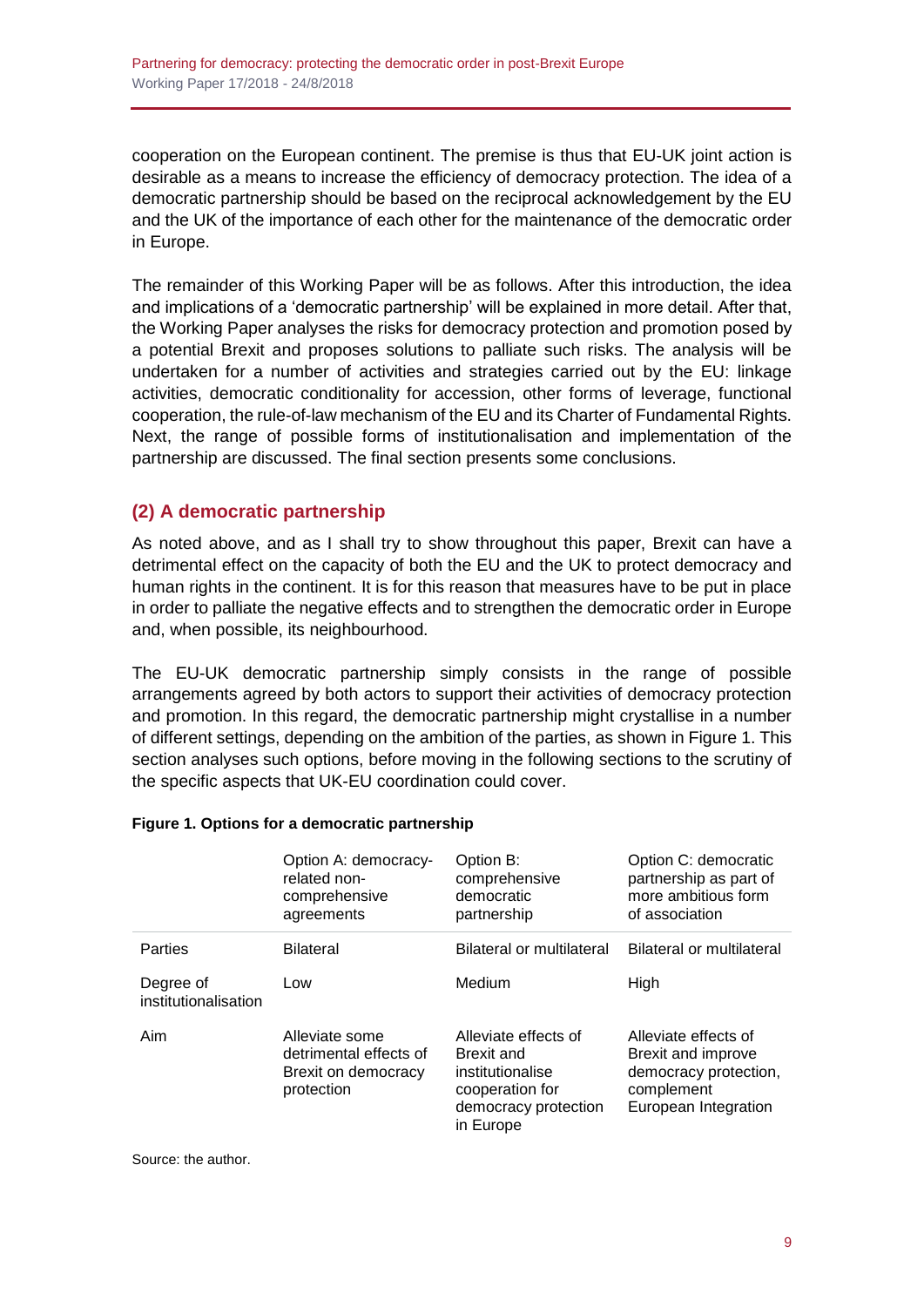A minimalist formula for the EU-UK democratic partnership would consist in the inclusion of a number of democracy-related clauses in the agreement about future relations that the EU and the UK are to reach as a result of Brexit. In a very unambitious formulation this might consist of a series of non-comprehensive and unsystematic arrangements and agreements aimed at palliating the effects of Brexit on democracy protection in Europe, without much emphasis on institution-building and implementation mechanisms. It is likely that its effects on democracy protection on our continent would be insufficient, especially if the democratic commitments reached are mere rhetoric. However, such an approach would be better than a total absence of agreements, for three reasons. First, as it would entail a recognition of the duty of the parties to cooperate to protect democracy in the continent, sending a signal to other actors. Secondly, because it can nonetheless include some useful measures. And third, since it could become the seed for a more ambitious type of agreement in the future.

An intermediate approach would consist in the creation of a more complete, systematic bilateral agreement between the EU and the UK institutionalising forms of cooperation intended at protecting democracy after Brexit, creating bilateral institutions and organs and, in the best-case scenario, forms of implementation that could help develop the agreement and apply it more smoothly. The EU-Canada Strategic Partnership Agreement could provide an excellent template for this. This would be an ambitious solution with a real capacity to protect democracy in Europe. It would also set an important precedent in Europe, creating a framework that the parties could later replicate in their agreements with other advanced democracies willing to enter into similar commitments. Alternatively, this more institutionalised form of partnership could be open to accession by other European democracies.

The most ambitious form of the democratic partnership would consist in the creation of a political agreement between the UK and the EU involving forms of strong association, in which democratic aspects are central but not the only ones comprising the partnership. Such agreement could be open to other fully democratic States on the continent and be complementary to other initiatives of European integration such as the EU itself. A good example of this are the proposals by authors such as Pisani-Ferri *et al*. to create a Continental Partnership in Europe.<sup>13</sup> Succinctly, the proposed Continental Partnership 'would consist in participating in goods, services, capital mobility and some temporary labour mobility as well as in a new system of inter-governmental decision making and enforcement of common rules… This results in a Europe with an inner circle, the EU, with deep and political integration, and an outer circle with less integration'.<sup>14</sup> Ambitious forms of partnership such as the devised by Pisani-Ferri *et al*., or any other form of intense political cooperation could be complemented by a democratic dimension, including aspects of democracy protection and promotion as part of the partnership. This could become an attractive institutional option for advanced democracies unwilling to accept the level of integration that characterises the EU but willing to establish forms of partnership with other European nations that include democratic concerns as a central aspect.

<sup>13</sup> Jean Pisani-Ferry, Norbert Röttgen, André Sapir, Paul Tucker, Guntram B. Wolff (2016), 'Europe After Brexit: a proposal for a continental partnership'.

<sup>14</sup> Pisani-Ferry *et al*. (2016), p. 1.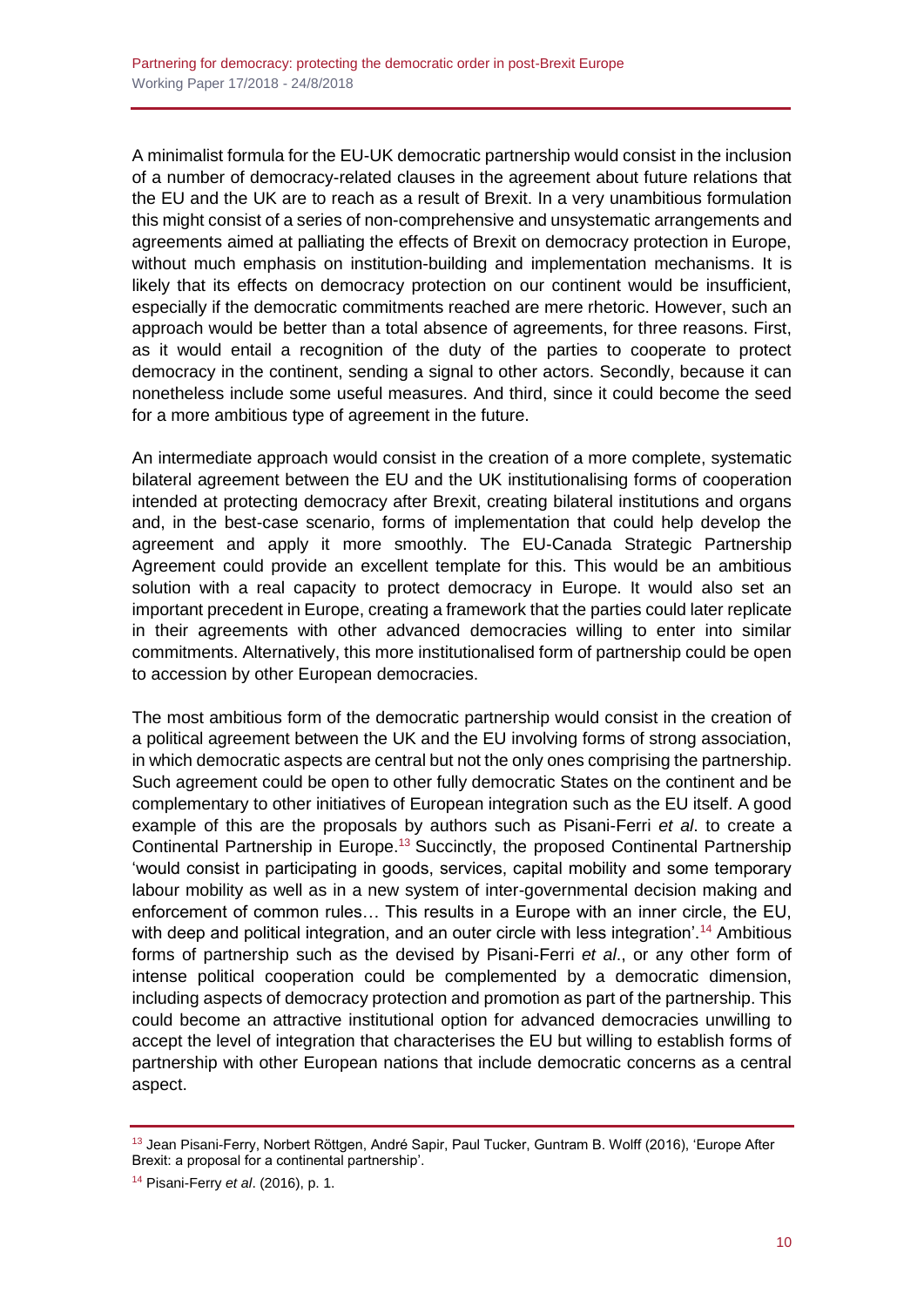One additional question has to do with the potential overlap between a democratic partnership and the Council of Europe. Since there is already an institution for the protection of human rights and democracy in Europe, the question arises as to why not entrusting it with any democracy-related agreements between the UK and the EU. In fact, there is no reason to exclude the possibility, especially depending on the nature and ambition of the agreements reached. However, there are a number of reasons why entrusting all democracy-promotion functions of the partnership to the Council of Europe might prove difficult. The first is simply that the EU is not, at the moment, a party to that organisation or its instruments, even if its Member States are. Art.6(2) TEU foresees that the Union shall accede to the European Convention for the Protection of Human Rights and Fundamental Freedoms. As argued by Jacqué, the language of that provision and of Protocol No.8 to the treaty seem to suggest that accession is not just an option, but a mandate.<sup>15</sup> However, accession has not so far taken place, given the rejection by the European Court of Justice of the negotiated accession agreement. Furthermore, the reluctance of important British political players to Council of Europe instruments is well known,  $16$  which further complicates the feasibility of this option. The second reason is the extended membership of the Council of Europe, which goes beyond the 27 remaining states of the EU plus the UK, and which at the moment includes countries whose democratic credentials are questionable. A third, additional, reason has to do with the potential institutionalisation of the democratic partnership by endowing it with its own organs, or its coupling with other forms of political partnership between the EU and the UK, whose autonomous institutions would render resource to the Council of Europe redundant.

## <span id="page-10-0"></span>**(3) Linkage**

Linkage can be defined as the intensity of international interactions between the EU and third countries that take place at the social and economic levels in different areas, from the media and economic exchanges to civil society organisations.<sup>17</sup> In principle, linkage can be deemed to facilitate democratisation through the exposure of the target country to the political and cultural traits of a democracy or, in the case of the EU, a democratic block. As this section shows, the EU and its civil society engage in a number of activities that can be considered forms of linkage with a potentially positive contribution to the democratisation of third countries.

Existing research suggests that the effectiveness of linkages depends on their diversity: the more types of linkage, the more likely they are to shape regime change.<sup>18</sup> However,

<sup>&</sup>lt;sup>15</sup> Jean-Paul Jacqué (2011), 'The Accession of the European Union to the European Convention on Human Rights and Fundamental Freedoms', Common Market Law Review, nr 48, p. 995-1023.

 $16$  The Independent (2016), 'Theresa May "will campaign to leave the European Convention on Human Rights in 2020 Election"', 29/XII/2016, [http://www.independent.co.uk/news/uk/politics/theresa-may](http://www.independent.co.uk/news/uk/politics/theresa-may-campaign-leave-european-convention-on-human-rights-2020-general-election-brexit-a7499951.html)[campaign-leave-european-convention-on-human-rights-2020-general-election-brexit-a7499951.html,](http://www.independent.co.uk/news/uk/politics/theresa-may-campaign-leave-european-convention-on-human-rights-2020-general-election-brexit-a7499951.html) accessed 15/XI/2017.

<sup>17</sup> Peter Burnell & Oliver Schlumberger (2010), 'Promoting democracy – promoting autocracy? International politics and national political regimes', Contemporary Politics, vol. 16, nr 1, p. 5.

<sup>&</sup>lt;sup>18</sup> Gwendolyn Sasse (2013), 'Linkages and the promotion of democracy: the EU's eastern neighbourhood', (cont.)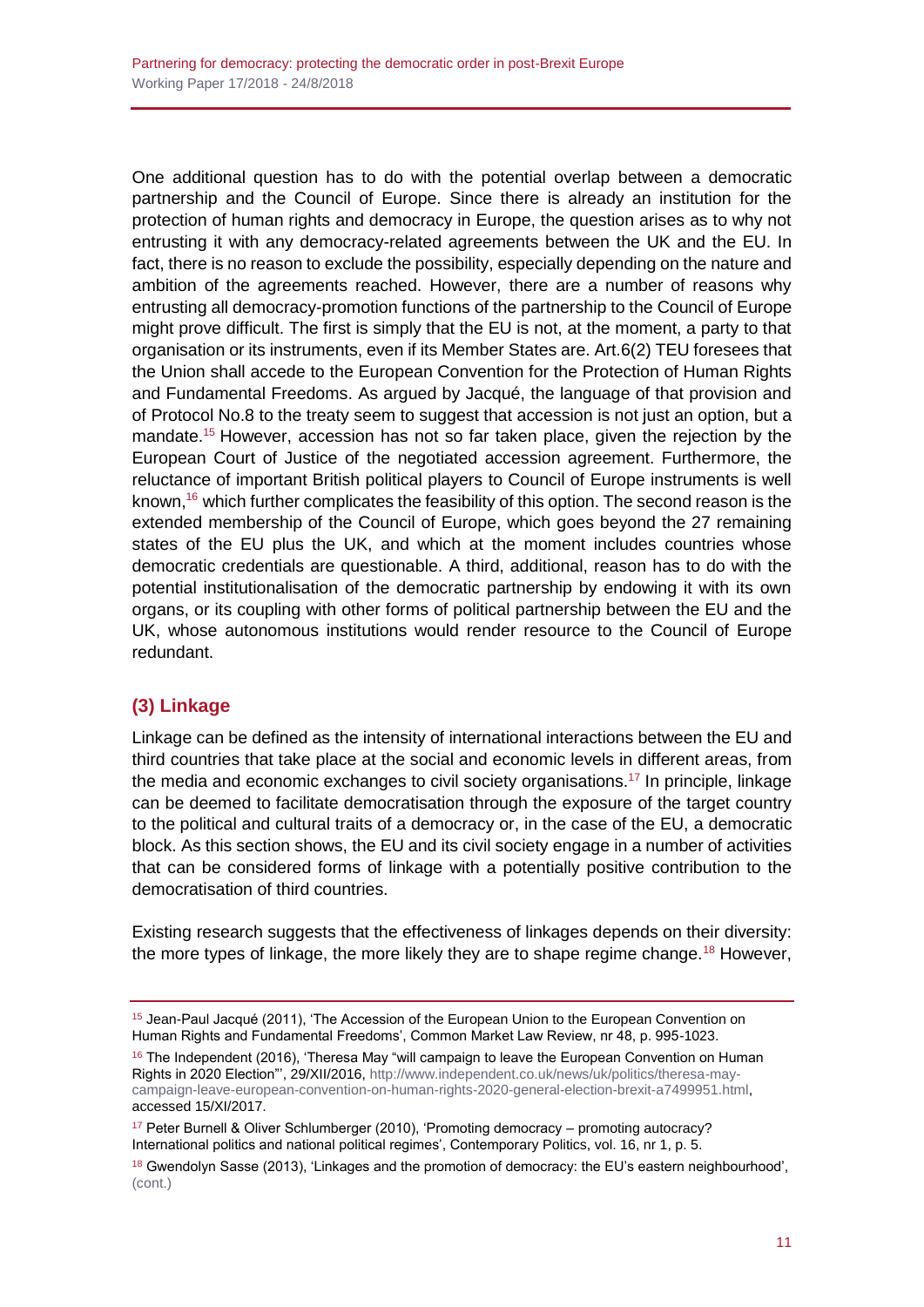two main types of linkage can be distinguished: direct support and indirect democracy promotion.

- a) Direct support consists in the transfer of money or other resources to civil society organisations that are essential for democratisation in a country, and its effectiveness depends on the intensity of such support.<sup>19</sup> A good example of direct support is the European Endowment for Democracy (EED). Launched in 2012, with the Briton Catherine Ashton as High Representative of the Union for Foreign Affairs and Security Policy, the EED provides support to local actors and grass-roots pro-democratic forces working in countries in the EU's neighbouring areas, especially Eastern Europe and the MENA region. The EED is funded by the EU and some of its Member States, including the UK. Another prominent example is the European Instrument for Democracy and Human Rights (EIDHR). Funded with €1,332,752,000 for 2014-2020, the EIDHR channels into non-EU civil society organisations direct funding aimed at supporting democratisation. It allows the EU to engage in 'positive, express democracy promotion in a third State without the permission of the host government'.<sup>20</sup>
- b) Indirect democracy promotion has to do with fostering the socio-economic prerequisites of democracy, such as economic development, education and contact with a democratic block such as the EU, on a long-term basis.<sup>21</sup> Lavenex  $\&$ Schmmelfennig provide examples of how such pre-requisites can be promoted: economic development can be fostered by increasing trade relations, investment and development aid; education can be promoted through a variety of strategies, such as the training of teachers, building and funding educational institutions, funding educational programmes, etc; and contact includes, *inter alia*, a range of activities, such as tourism, study-abroad programmes and media exposure. $^{22}$ Levitsky & Way note that colonial legacies are often considered a form of linkage.<sup>23</sup> In this regard, it is worth underlining the strong linkage power of the UK vis-a-vis its former colonies, and also its capacity of leverage over the governments of such countries. Furthermore, interaction between civil society groups can be institutionalised, giving rise to hybrid form of linkage. For instance, the Africa-EU strategic partnership foresees in paragraphs 106-110 the facilitation of 'people-to-people contacts' and the promotion of 'twinning arrangements in relevant sectors' of civil society.

Given that direct linkage often materialises in the awarding of money or other economically measurable resources to democratic actors, the effects of Brexit will be in this regard relatively easy to measure. As the UK is a net contributor to the EU, Brexit

*Democratization*, vol. 20, nr 4, p. 580.

<sup>&</sup>lt;sup>19</sup> Sandra Lavenex & Frank Schimmelfennig (2011), 'EU democracy promotion in the neighbourhood: from leverage to governance?', *Democratization*, vol. 18, nr 4, p. 891.

<sup>20</sup> Cardwell (2017), *op. cit*., p. 877.

<sup>21</sup> Lavenex & Schimmelfennig (2011), *op. cit*., p. 891.

<sup>22</sup> *Ibid*, p. 891.

<sup>23</sup> Steven Levitsky & Lucan A. Way (2005), 'International Linkage and Democratization', *Journal of Democracy*, vol. 16, nr 3, p. 23.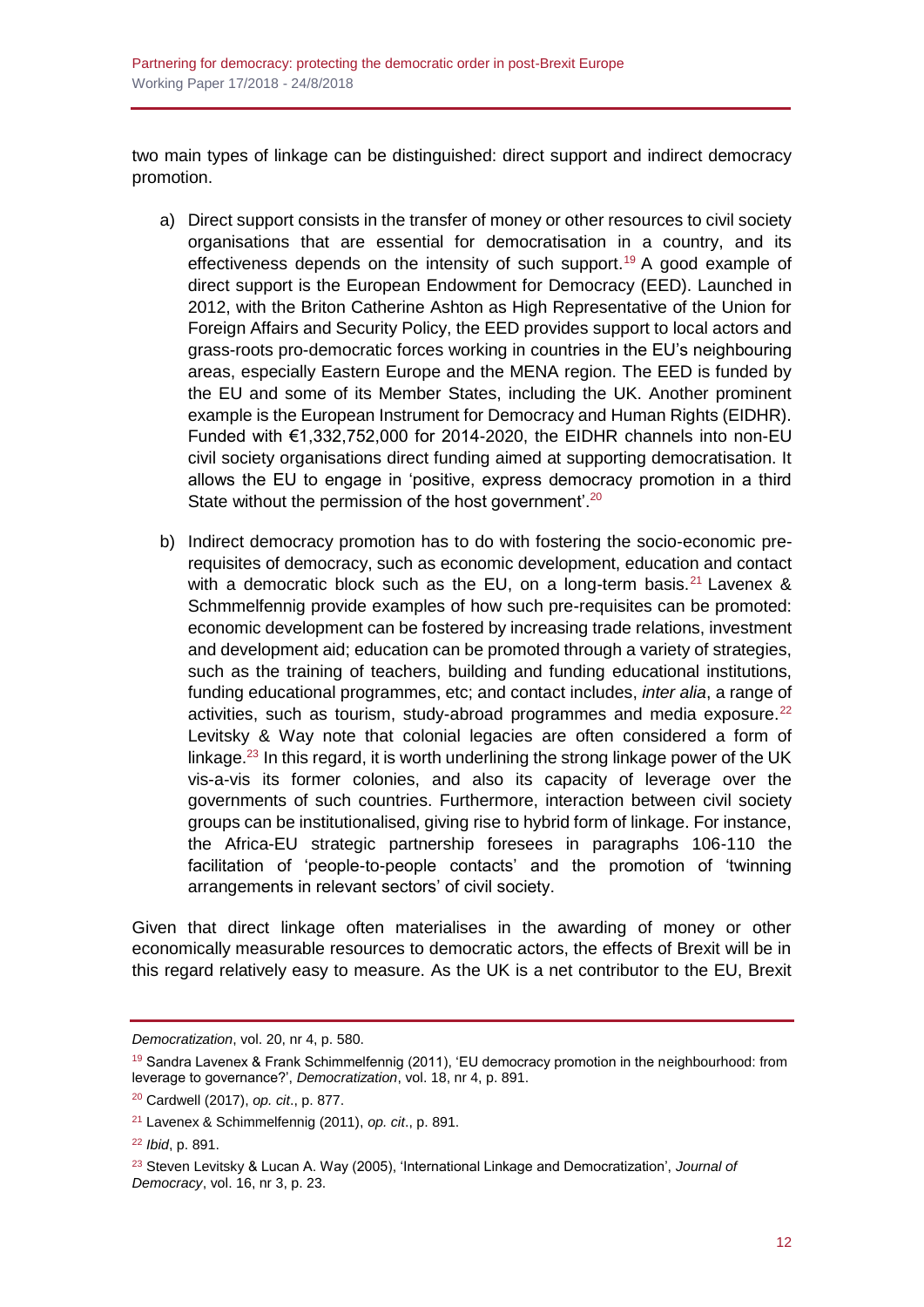might have a negative effect on the EU budget allocated to direct-linkage activities. For that reason, as a first proposal in this Working Paper, the democratic partnership should establish compensatory direct linkage funding, so that a potential British exit from the Union does not have a negative impact for the democratic forces currently supported by the latter. To do so, parties to the democratic partnership should commit to a certain share of their GDP devoted to direct-linkage activities. The contribution of the UK to this linkage fund should be at least the same as the proportion of its current contribution to the EU budget that is allocated to direct-linkage activities. In exchange, the UK could demand that the EU commits to maintaining or increasing its current contribution to linkage activities.

In order to manage the funding, the parties have at their disposal a wide range of options, depending on the extent to which they wish to institutionalise their cooperation. The parties could commit to a certain share of their GDP devoted to linkage activities, but follow their own preferences through autonomous and uncoordinated linkage strategies. Lack of coordination might, however, result in the loss of effectiveness of the linkage action. Alternatively, the funding could simply be channelled into existing organisations such as the European Endowment for Democracy, of which the EU, the UK and other Member States are already important funders. Another possibility would be to allow the UK, once outside the EU, to opt-in for certain policies and schemes of the EU in matters related to linkage activities and democracy promotion. A final option would be to let autonomous organs of the partnership manage and invest the funding in activities decided by the parties, further institutionalising the cooperation between the parties and endowing it with an autonomous budget.

Unlike those of direct linkage, the effects of indirect linkage are diffuse and difficult to detect and measure.  $24$  This renders particularly complex the assessment of the consequences of Brexit in this aspect, as well as the proposal of solutions. Brexit can be innocuous for some forms of linkage, but negative for others. Solutions to such negative effects will have to be designed on an ad-hoc basis and, given space constraints, this Working Paper can only make some preliminary proposals. It is unlikely that Brexit will interrupt any existing links between British civil society actors and their counterparts in authoritarian and semi-authoritarian regimes. However, such links may be slightly less attractive if British civil society actors –such as NGOs or associations– no longer have access to the supranational arena provided by the EU. Tourism and migration are important forms of linkage.<sup>25</sup> While it is unlikely that Brexit will strongly discontinue tourism to the UK, it is very likely that visa-free agreements between the EU and third countries will not apply to the UK, with detrimental effects on linkage. However, a close cooperation in the form of partnership between the UK and the EU could allow the former to opt-in to such visa-free agreements. The British government has recently also threatened with curbing the number of foreign students entering the country. However, the participation of the UK in the European Higher Education Area could be made conditional to participation in programmes that allow students from third countries to benefit from studying in European countries, including the UK. Finally, forms of

<sup>24</sup> Levitsky & Way (2005), *op. cit*., p. 25.

<sup>25</sup> Sasse (2013), *op. cit*., p. 555.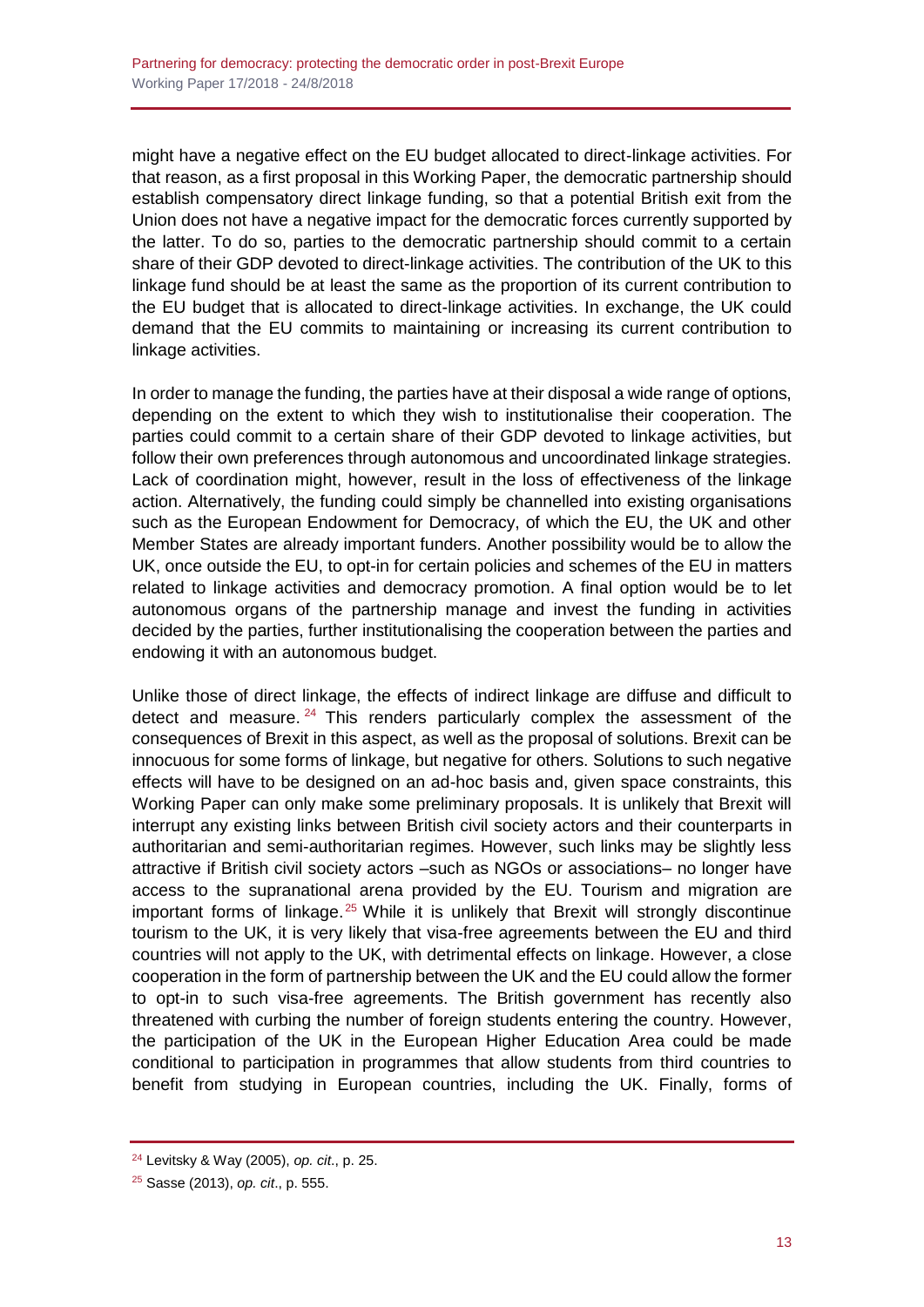cooperation ought to be reached that allow the UK participate in programmes of the EU aimed at other forms of linkage, *inter alia* training of teachers or development aid.

## <span id="page-13-0"></span>**(4) The Copenhagen criteria: democratic conditionality for accession**

Democratic conditionality for accession to the EU has been defined as the most successful form of leverage undertaken by this supranational organisation.  $^{26}$  In democracy promotion literature, leverage is defined as the 'top-down inducement of political elites towards democratic reforms through political conditionality', $27$  a model that for the EU became dominant in the 1990s. $^{28}$  Similarly, political conditionality has been defined as the situation in which the EU 'sets the adoption of democratic rules and practices as conditions that the target countries have to fulfil in order to receive rewards such as financial assistance, some kind of institutional association or –ultimately– membership'.<sup>29</sup>

Democratic conditionality for accession to the Union was formalised in the Copenhagen criteria in 1993. The Copenhagen criteria establish three conditions for membership of the EU of a political, legal and economic nature. The economic conditions are related to the existence of a functioning market economy, while the legal conditions consist in the acceptance of the *acquis communautaire*. The political conditions deal with the existence in the candidate state of a functional democracy, respectful of the rule of law and fundamental human rights, and protective of minorities. These political conditions are a strong form of democratic conditionality for accession. In fact, although such conditions were only formalised in the 1990s, they were implicit in the practice of the European Communities since their creation.<sup>30</sup>

Literature suggests that the success of leverage strategies of democracy promotion by the EU has been tied basically to a membership prospect.<sup>31</sup> More importantly, available empirical evidence suggests that this practice has been efficient in its objective of promoting democracy in Europe. In their panel study of 36 countries, Schimmelfennig & Scholtz show that when the EU offered a membership prospect in return for political reforms this had strong and robust effects on democratisation, even controlling for factors such as socioeconomic development or modernisation.<sup>32</sup> Democratic conditionality has been effective in every enlargement in the past few decades, whether for Southern European or Eastern European countries. The 2004 enlargement provided a particularly

<sup>31</sup> Burnell & Schlumberger (2010), *op. cit*., p. 6.

<sup>26</sup> Paul Cardwell (2011), 'Mapping out democracy promotion in the EU's external relations', *European Foreign Affairs Review*, vol. 16, p. 31.

<sup>27</sup> Lavenex & Schimmelfennig (2011), *op. cit*., p. 885.

<sup>28</sup> *Ibid*, p. 886.

 $29$  Frank Schimmelfennig & Hanno Scholtz (2008), 'EU democracy promotion in the European neighborhood. Political conditionality, economic development and transnational exchange', *European Union Politics*, vol. 9, nr 2, p. 190.

<sup>30</sup> Carlos Closa Montero, Stefano Palestini Céspedes & Pablo Castillo Ortiz (2016), 'Regional organisations and mechanisms for democracy protection in Latin America, the Caribbean and the European Union', EU-LAC Foundation, Germany, p. 42.

<sup>32</sup> Schimmelfennig & Scholtz (2008), *op. cit*.

<sup>(</sup>cont.)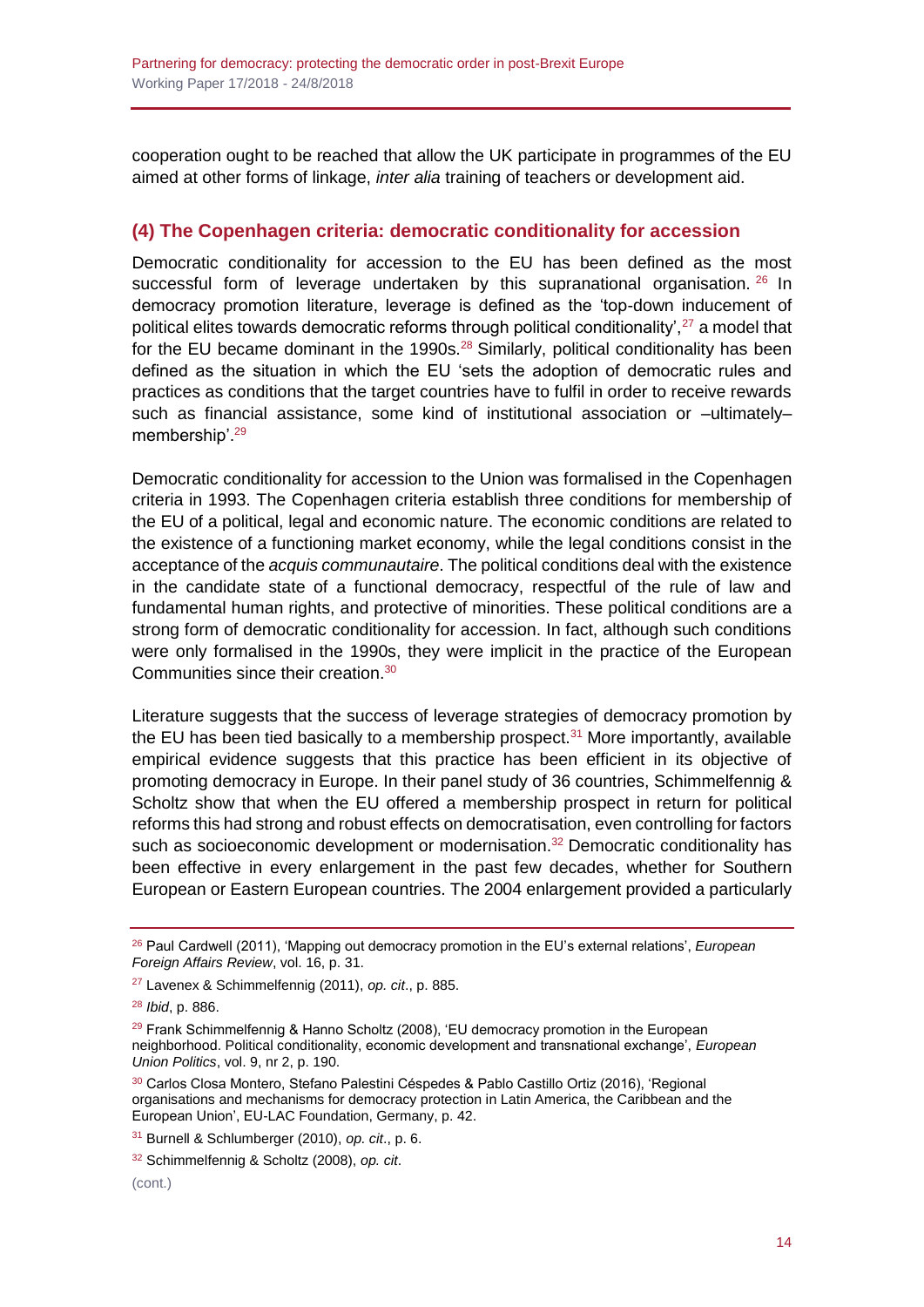valuable example of the EU's capacity to foster democratisation in exchange for membership. According to Richard Youngs, 'The EU's 2004 enlargement represented a successful case of democracy support and also brought into the union Central and Eastern European states committed to enhancing the EU's role in democratization. Many analysts have examined the trajectory of EU policy in central and Eastern Europe during the 1990s and claim it as one of the most influential cases ever of democracy promotion'.<sup>33</sup>

Schimmelfenng & Scholtz develop a rational choice model to explain the effectiveness of democratic conditionality.<sup>34</sup> In abiding with the conditions set by the EU, target governments will suffer a loss of autonomy, so the benefits and expected rewards to be provided by the EU must outweigh these and any other costs. Precisely for this reason, the effectiveness of democratic conditionality and its capacity to foster democratisation will increase with the size of incentives and with the credibility of the incentives. These two elements, size and credibility of incentives, might be affected by an eventual British exit from the EU.

- a) The size of the incentive part of the appeal of the EU relies on its role as the structuring organisation of the European order. For third countries this means that democratisation and respect for human rights are *sine qua non* requirements for the acquisition of an optimal diplomatic status on the European continent. These are also conditions for the enjoyment of a number of advantages that derive from the intense form of cooperation that the EU offers. For governments of European third countries, this has translated into a sizeable incentive to aim for accession, even if it is at the 'cost' of making decided steps towards democratisation. Brexit will have only marginal effects on the size of the incentive for third countries to join the EU, although these might be negative. The effects of Brexit will be marginal because after the UK eventually leaves the EU, the latter will still be an attractive organisation for other European states, whose appetite for accession is unlikely to disappear. At the same time, however, Brexit, and especially a post-Brexit UK that has a diplomatic approach uncommitted to human rights, can weaken the policy of democracy promotion of the EU by sending a wrong message to state actors. Some countries could regard the new situation as an opportunity to establish solid diplomatic, economic and political ties with an important power in Europe, the UK, without having to abide with ambitious standards of democracy, human rights and the rule of law. This, coupled with the existence of countries such as Russia, willing to promote such regimes, would pose a threat to the values that lie at the core of the process of European integration.
- b) For the incentive to be credible, there needs to be a real prospect of accession to the EU for the target state. Lacking such a prospect, the incentive for democratisation simply disappears. In this regard, it is worth noting that in the last

<sup>33</sup> Richard Youngs (2010), 'Introduction', in Richard Youngs (Ed.), *The European Union and Democracy Promotion: A Critical Global Assessment*, The Johns Hopkins University Press, p. 1.

<sup>34</sup> Schimmelfennig & Scholtz (2008), *op. cit*., p. 190-191.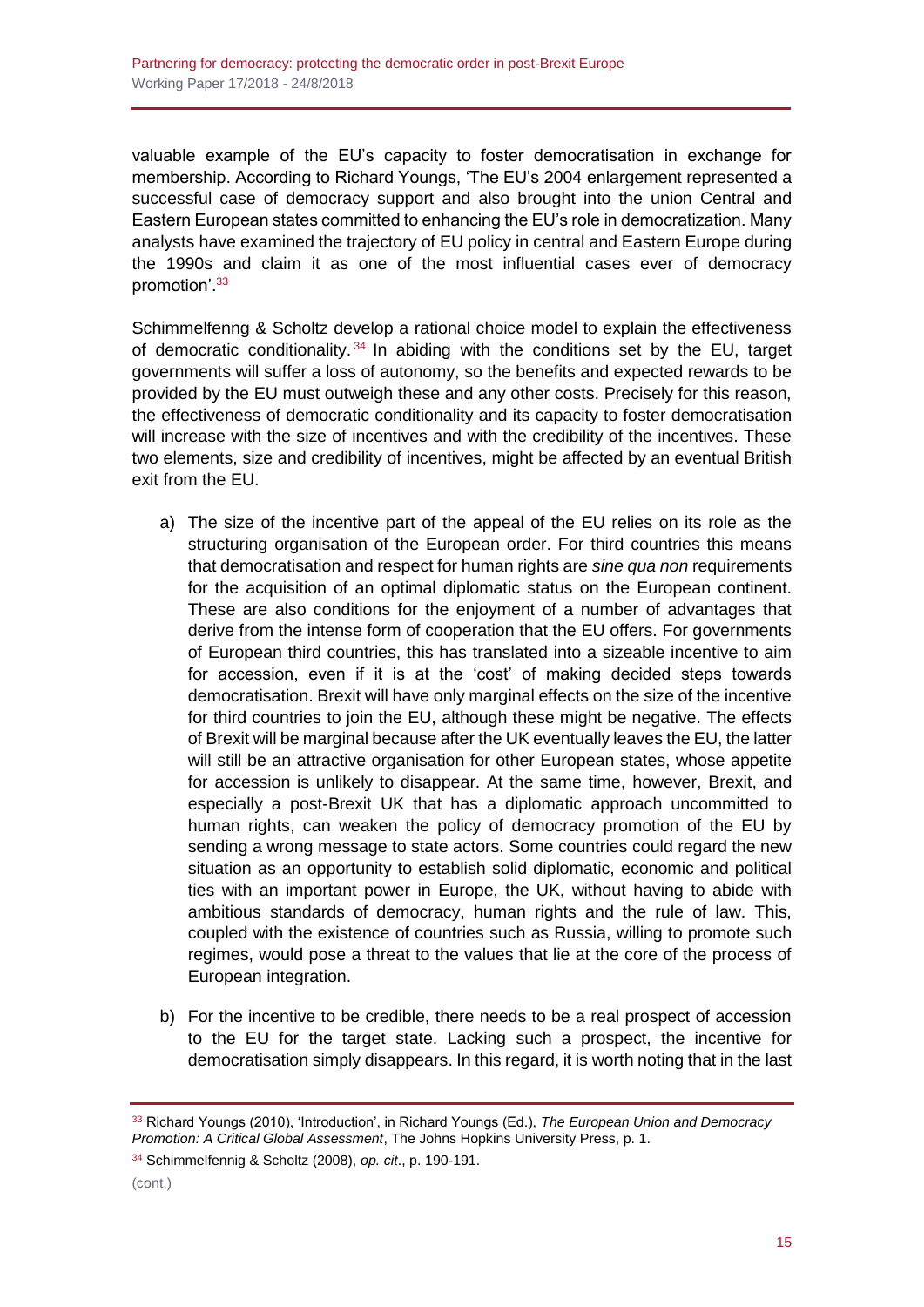years actors at the European level seem to have lost the appetite for enlargement. <sup>35</sup> Brexit can still have an impact on this aspect. The UK had traditionally been an advocate for enlargement. This meant, for third countries willing to join the EU, that the incentive to democratise was more credible, as one of the most important powers in the EU would support membership. However, in the past few years the position of the UK had changed. From 2013, and in line with the general toughening of its approach to European integration, the British government has had a more sceptical attitude towards the possibility of further enlargement of the Union. $36$  In case of a remain vote, this would have meant the potential transformation of the UK from a facilitator to a veto actor in any new accession process. With that background in mind, Brexit could have, in this particular regard, an unintended positive effect on democratisation: by removing from the block a serious veto point, the prospects for accession might again become more realistic for certain candidate countries, and therefore the incentives for democratisation might grow.

Figure 2 shows the scenarios to which the combined effects of Brexit in both dimensions –credibility and size of the incentive– can give rise.

|                            | UK remains in the EU | UK leaves and does<br>not cooperate with EU | UK leaves but<br>cooperates with the EU |
|----------------------------|----------------------|---------------------------------------------|-----------------------------------------|
| UK supports<br>enlargement | 1: facilitator       | 3: external competitor                      | 4: partner                              |
| UK vetoes<br>enlargement   | 2: veto point        |                                             |                                         |

#### **Figure 2. Scenarios in relation to EU enlargement**

Source: the author.

As can be seen, Brexit would preclude scenario number 1, in which the UK remains in the EU supporting enlargement. This scenario would be the optimal one for democracy promotion, because it would maximise the size and the credibility of the incentive to democratise for candidate States. However, Brexit would also preclude scenario 2, in which the UK becomes a veto point for further enlargement, therefore minimising the credibility of the incentive to democratise. What remains in the event of Brexit are scenarios 3 and 4, in which the British position on enlargement becomes largely irrelevant because the country is a non-Member State, with no veto rights on accession of candidate countries. However, as such a non-Member State the UK would have more elbow room to pursue its own foreign-policy agenda. As explained above, by potentially establishing strong economic ties and even forms of partnership with authoritarian European countries the UK would likely hinder the efforts of the EU to preserve and promote the democratic order in the continent. What matters is therefore to find forms of

<sup>36</sup> Euractiv (2013), 'UK no longer advocates for EU enlargement', 21/XII/2013,

[https://www.euractiv.com/section/enlargement/news/uk-no-longer-advocates-for-eu-enlargement/,](https://www.euractiv.com/section/enlargement/news/uk-no-longer-advocates-for-eu-enlargement/) accessed 15/XI/2017.

<sup>35</sup> Young, Richards (2010), op. cit., p. 2.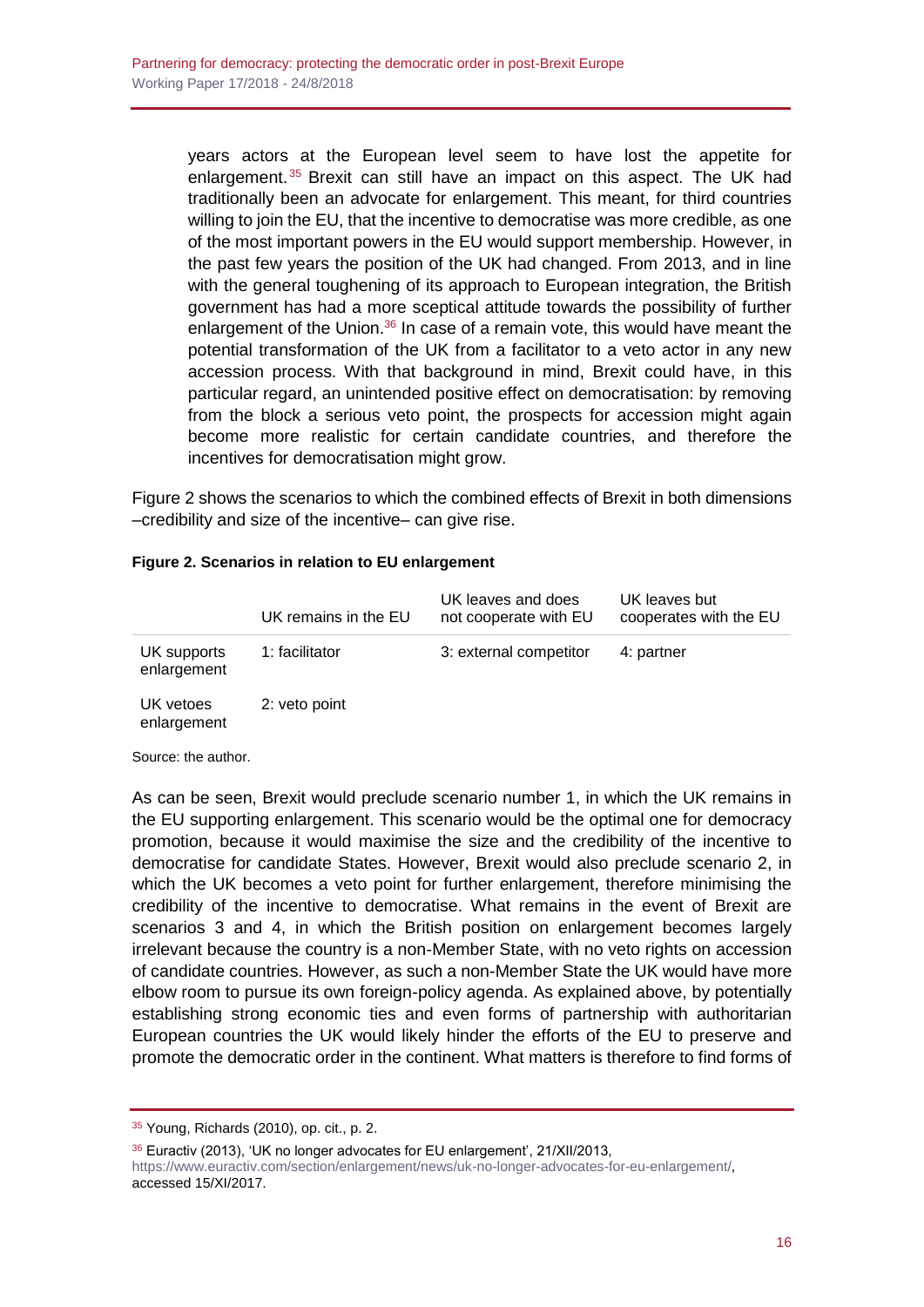cooperation between the UK and the EU that prevent this possibility from materialising. In other terms, in the event of Brexit, what matters is to avoid scenario number 3 (competitor) and materialise scenario number 4 (partner).

The precedent of the European Free Trade Association (EFTA) shows in a very graphic way the natural tendency of a power such as the UK to create its own network of alliances. However, given the current degree of consolidation of the EU and the number of European countries that are now Members of the organisation, the creation of regional alternatives to the EU seems scarcely viable. Still, a very pessimistic scenario would be one in which the UK opted for promoting forms of economic or political association distinct from the EU, especially if these do not include a clear commitment to democratic values and human rights. At the very least, the signing of Free Trade Agreements with scarcely democratic countries might be part of the post-Brexit foreign policy of the UK, in a context in which it will have less bargaining power to demand democratic reforms in exchange for fluid trade relationships.

A UK closely associated to the EU through special forms of partnership would minimise this risk. At the very least, the democratic partnership should comprise a commitment that democratic considerations will be part of the foreign policy agendas of the parties, which would coordinate for these purposes. A precedent can be found in the Strategic Partnership Agreement between the EU and Canada. In its preamble, the parties reaffirm their 'strong attachment to democratic principles and human rights as laid down in the Universal Declaration of Human Rights'. And in Art.2 of the Agreement, the parties affirm that respect for human rights and democracy underpins their national and international policies, that they shall endeavour to cooperate on such rights and principles in their own policies and encourage other states to adhere to human rights instruments. Such a commitment to the promotion of democracy can also be found in other strategic partnerships signed by the EU. For instance, the Africa-EU Strategic Partnership establishes in paragraph 27 the promotion of democratic governance and human rights as one of its central features; paragraph 1 of the EU-Brazil Strategic Partnership Joint Action Plan foresees the promotion of democracy and human rights, and a commitment to promoting those values at the international level; and section 2 of the EU-India Strategic Partnership Action Plan commits the parties to looking together for synergies to promote human rights and democracy.

These important precedents could be used as a basis for more concrete commitments in the case of the post-Brexit EU-UK relationship. With regards to the problem scrutinised in this section, the democratic partnership between the EU and the UK ought to include a commitment to democracy in foreign policy, which would comprise the supranational dimension. Of course, the parties will be able to pursue their own foreign policy and establish relations with authoritarian states, as is the case with all democratic countries. A good example of this are the ongoing discussions about the EU-China partnership. But the comment should specifically provide for a reciprocal assurance that no proposals for significant political or economic integration will be pushed forward with European third states that do not comply with sufficiently high democratic standards, in order to consolidate the continent as a space of democracy. This would create duties not only for the UK, but also the EU, that would be committed to preserving in the future its Copenhagen criteria by virtue of the democratic partnership. More generally, this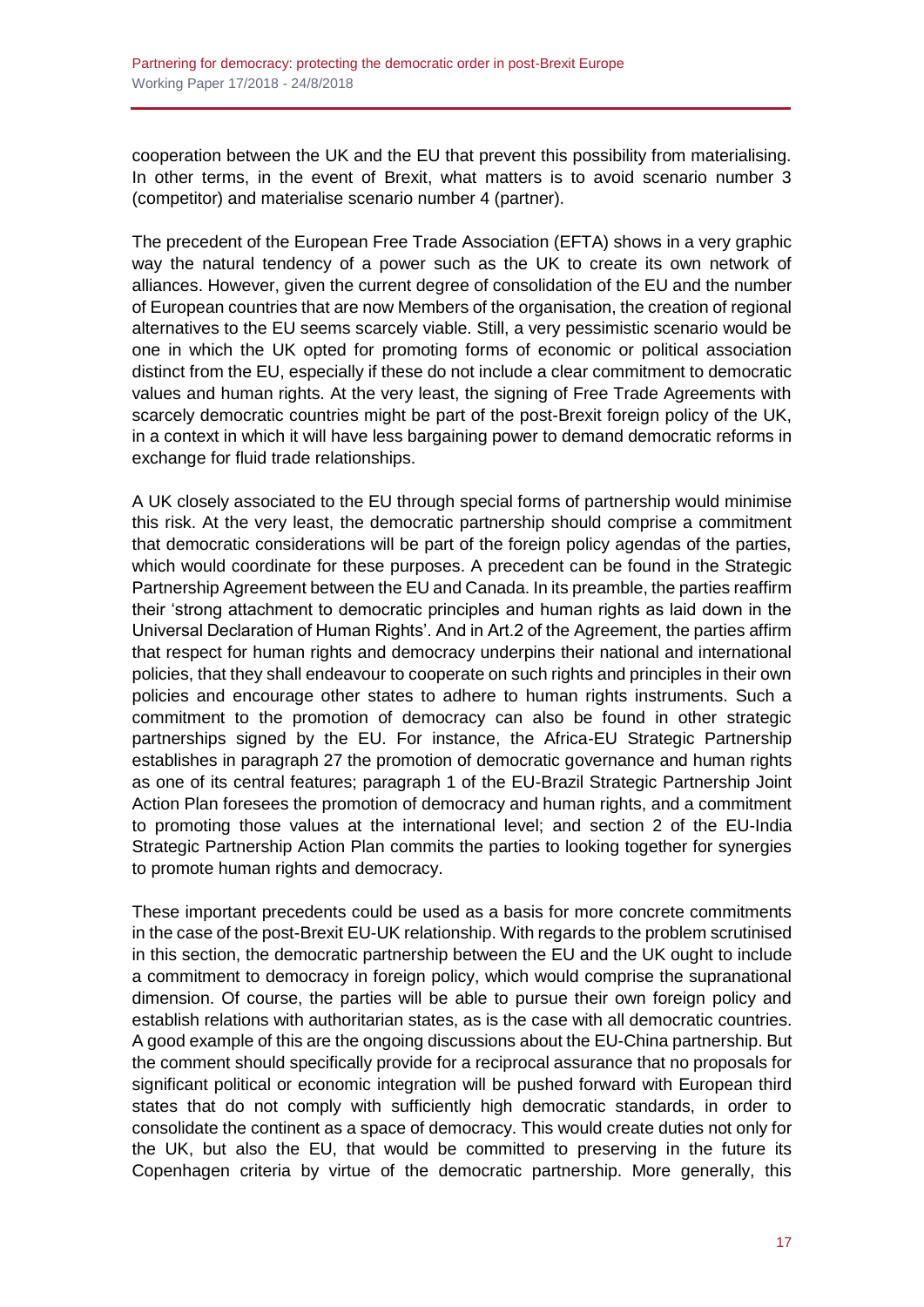provision ought to include a general commitment that the parties will seek to promote democracy in their cooperation agreements with third countries, even beyond the European continent, especially when these are authoritarian (see the following section). In fact, a UK outside the EU but solidly linked to it in the economic and political arenas – through initiatives like a democratic partnership or more intense forms of partnership– would imply a smaller incentive to pursue the abandonment of democracy promotion as a guiding principle in its relations with third states.

A good model for the follow up and implementation of these commitments can be found, again, in the Strategic Partnership Agreement between the EU and Canada, especially in its Art.26 and Art.27. Art.26 commits the parties to political dialogue and consultation, while Art.27 specifies a range of consultation mechanisms including yearly summits at the leader level, meetings at the Foreign-Minister level, a Joint Ministerial Committee and a Joint Cooperation Committee. Similar arrangements exist in the context of other partnerships, such as the EU-Africa Strategic Partnership or the EU-South Africa Strategic Partnership Agreement. These consultation mechanisms –which, as will be shown, can also be useful to deal with other aspects of the democratic partnership– will be further explained bellow in section 9 on the implementation of the agreements.

## <span id="page-17-0"></span>**(5) Democratic conditionality and other forms of leverage**

Democratic conditionality for accession is the most important form of leverage exercised by the EU, but it is not the only one. In the literature on political science, leverage is deemed to comprise a wide range of activities, including 'political conditionality and punitive sanctions, diplomatic pressure, and military intervention'.<sup>37</sup> The EU uses many of these forms of leverage, including democratic conditionality with third states in agreements that are unrelated to membership. Koch identifies the suspension of aid to Uganda in 1977 as an early example of conditionality in the practice of the European Communities.<sup>38</sup> However, there seems to be consensus that until the 1990s, with the end of the Cold War, the EU's external policy had remained largely apolitical, and it is only with the Treaty of Maastricht that 'the EU declared the development and consolidation of democracy as a goal of development cooperation (Art.130u) and its Common Foreign and Security Policy (Art.J.1), and the principle of democracy was introduced in all its external trade and aid agreements'.<sup>39</sup>

There are many examples, often intertwined, of leverage strategies and democratic conditionality in the EU's external action. According to the 'suspension mechanism', created in 1995 and integrated in agreements with third parties, respect for human rights and democratic principles form part of such agreements, the EU having made use of it on a number of occasions.<sup>40</sup> Another good example is that of the so-called 'restrictive measures', foreign policy sanctions imposed on certain States when democratic

<sup>37</sup> Levitsky & Way (2005), *op. cit*., p. 21.

<sup>38</sup> Svea Koch (2015). 'A typology of political conditionality beyond aid: conceptual horizons based on lessons from the European Union', *World Development*, nr. 77, p. 100.

<sup>39</sup> Lavenex & Schimmelfennig (2011), *op. cit*., p. 886; and Koch (2015), *op. cit*., p. 100.

<sup>40</sup> Koch (2015), *op. cit*., p. 100.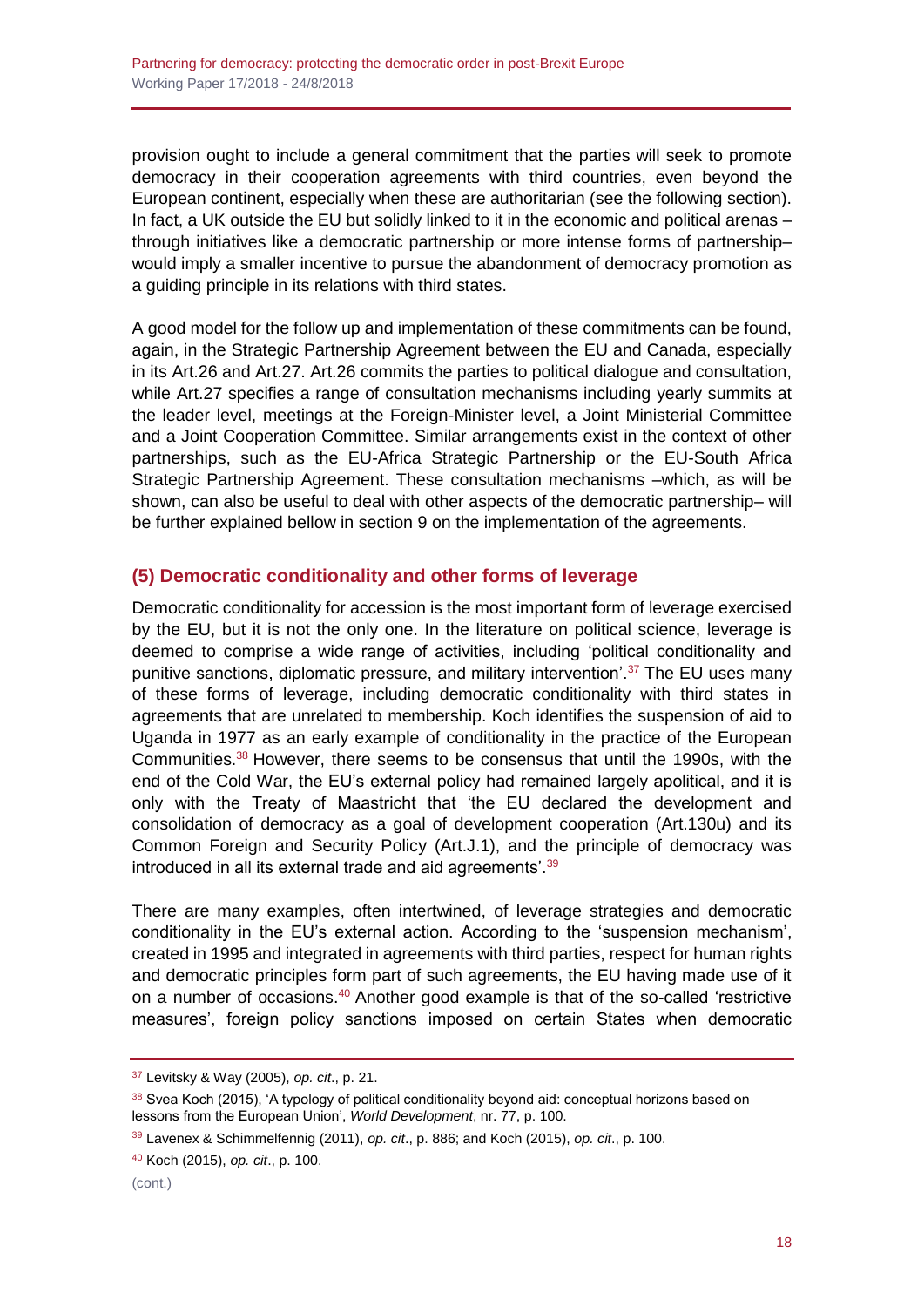principles are violated.<sup>41</sup> And a very prominent instance is that of the policy followed by the EU in trade agreements, in which 'the violation of human rights standards leads to the withdrawal of trade preferences, whereas adherence and compliance leads to more beneficial trade conditions'.<sup>42</sup>

EU budget support for third countries is in this regard particularly worth analysing, precisely because it combines leverage with other forms of democracy promotion. EU budget support provides funding to third countries aimed at development policies and reforms, addressing challenges such as the promotion of human rights and democracy, sector reform, state building or minimisation of aid dependency.<sup>43</sup> It totalled  $\epsilon$ 1.59 billion in 2015,<sup>44</sup> the most recent figure available at the time of writing. Budget support has an important aspect of indirect linkage (see above) in that it aims to foster development, which is often seen as a positive factor in democratisation. It has an aspect that overlaps with functional cooperation (see below) in that it is aimed at sector reforms and very often addressed at countries that are part of European Neighbouring Policy Instruments (almost 30% of the total budget in 2015 was directed at these countries).<sup>45</sup> And finally, it has an element of leverage and democratic conditionality, in that 'adherence by the beneficiary governments to the fundamental values of human rights, democracy and the rule of law is a major consideration in the Commission's decision to grant budget support<sup>", 46</sup> Budget support can be considered a blend of democracy promotion strategies and shows an imaginative approach to democratic conditionality.

The literature has often been sceptical about the efficiency and success of leverage strategies outside accession candidacies. $47$  However, as shown by the examples above, democratic conditionality continues to be solidly anchored in the policies of the EU, integrated in a number of practices and instruments, and Brexit can have an impact on them. In this regard, a British exit from the EU is a challenge in that it can endanger leverage strategies but it is also an opportunity in order to improve their effectiveness.

The success of leverage often depends on the capacity of democratic powers to override diverging interests in order to display a coordinated and coherent leverage strategy. As put by Levitsky & Way: 'Leverage may be limited, and regimes less vulnerable to external democratizing pressure, in countries where Western governments have important economic or security interests at stake, as in much of the Middle East and East Asia. In these regions, Western powers are less likely to maintain a consensus behind demands for political reform, thereby limiting the effectiveness of those demands'.<sup>48</sup> A British exit from the EU might give rise to such a situation, unless coordinated strategies between

#### (cont.)

<sup>41</sup> *Ibid*, p. 100.

<sup>42</sup> *Ibid*, p. 100.

<sup>43</sup> [https://ec.europa.eu/europeaid/eubudgetsupport\\_en,](https://ec.europa.eu/europeaid/eubudgetsupport_en) accessed 5/X/2017.

<sup>44</sup> *Ibid*.

<sup>45</sup> European Commission (2016), 'Budget Support Annual Report 2016', p. 4.

<sup>46</sup> [https://ec.europa.eu/europeaid/eubudgetsupport\\_en,](https://ec.europa.eu/europeaid/eubudgetsupport_en) accessed 5/X/2017.

<sup>47</sup> Burnell & Schlumberger (2010), *op. cit*., p. 6.

<sup>48</sup> Levitsky & Way (2005) *op. cit*., p. 21.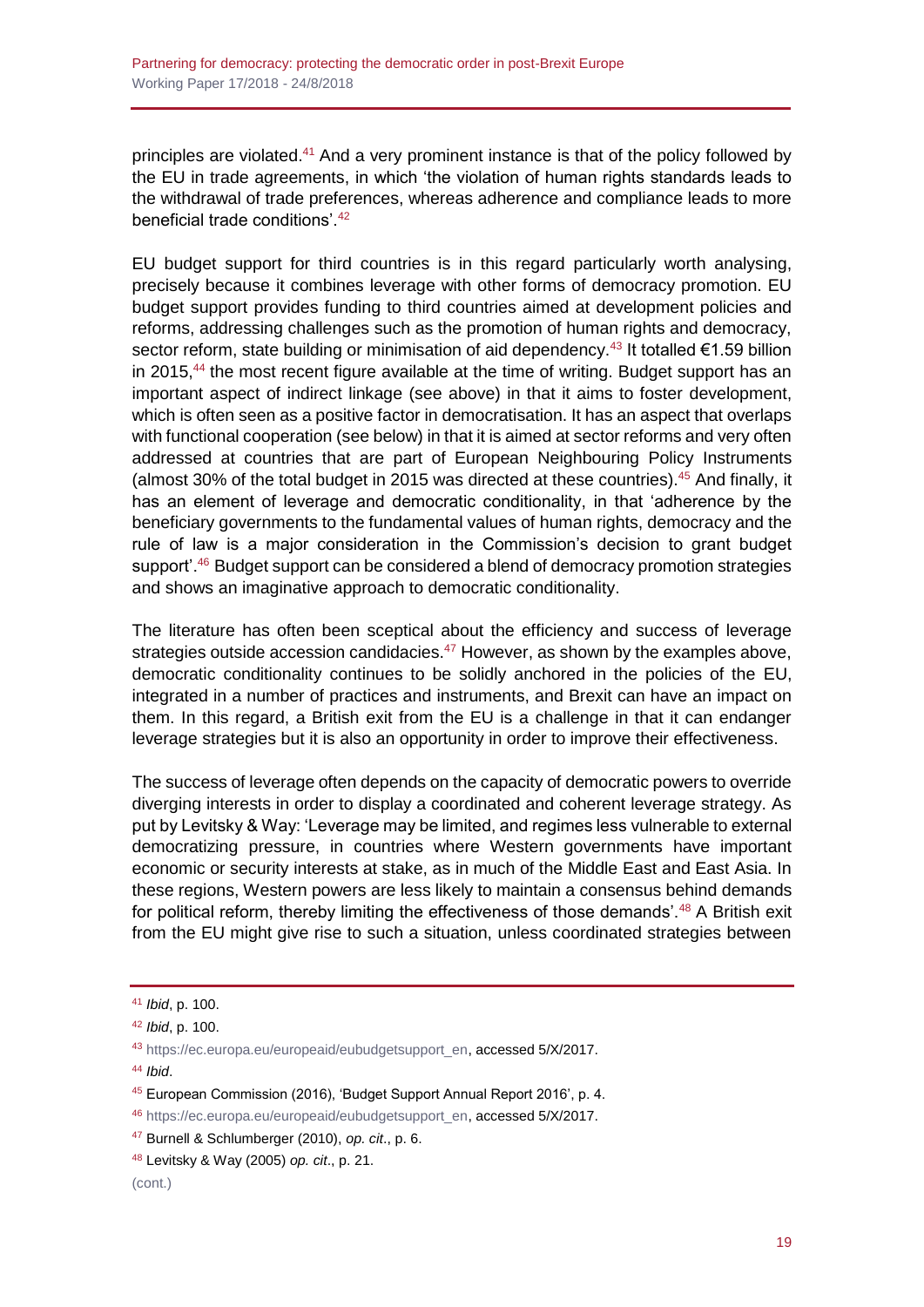the UK and the EU are implemented. After Brexit, the UK will have a greater incentive to reach trade and other agreements with third states but will simultaneously be in a weaker position to request from potential partners democratic reforms in exchange for the agreements.<sup>49</sup> In this same regard, the negotiating position of the EU will be weakened after Brexit, especially if the UK offers authoritarian countries agreements in the absence of demands for democratic reform. As suggested by the literature in the field, a lack of consistency in the approach of the democratic powers only weakens leverage strategies and benefits authoritarian regimes.

The UK and the EU can, however, seek strategies to palliate these problems. To start with, a very simple action would be the commitment to devote to leverage strategies an amount of resources similar or superior to those currently channelled through the EU. Similarly to the budget for linkage activities, the idea is to ensure that Brexit does not have a detrimental effect on the leverage strategies currently in place that involve the direct use of economic resources. And also, similarly to the budget for linkage activities, such resources could be managed separately by the parties, or jointly by the EU and the UK in the context of a more institutionalised democratic partnership or in the context of more ambitious forms of cooperation like political partnerships or other forms of association. In the latter cases, the budged devoted to linkage and leverage activities would become a way to endow the potential partnership with a modest but significant financial autonomy.

A second proposal has to do with issuing a formal commitment by both the EU and the UK that democracy promotion will continue to be a guiding principle in their external action, explained in the section above, that would display its effects also in this field. Again, such a commitment would follow the precedent of Art.2 of the EU-Canada Strategic Partnership Agreement. Strong forms of enforcement would be difficult to achieve, as they would involve a loss of autonomy and sovereignty difficult to accept by the parties. However, despite this, the commitment would still be significant in that it would send a clear signal to authoritarian states in the continent and beyond, and in that it would create a useful precedent for subsequent diplomatic relations between the UK and the EU. If the democratic partnership were to be further institutionalised, or in the event of the creation of a more ambitious form of political or economic partnership, the institutionalised consultation mechanism between the parties (following the model of Arts.26 and 27 of the EU-Canada Strategic Partnership Agreement) would be a natural forum for the implementation of cooperation in democracy promotion, including the possibility of democratic conditionality coordination in relations and agreements with third countries (see previous section and section 9).

Finally, paradoxically, the creation of a post-Brexit democratic partnership or a more ambitious form of partnership might constitute in itself a useful tool of leverage, against the background of criticisms about the alleged lack of effectiveness of leverage strategies outside the context of accession to the EU. Prospective membership of the democratic partnership or a more ambitious form of political association can be used as an incentive to democratise for third countries. This would be particularly useful for countries for which

<sup>49</sup> Pablo José Castillo Ortiz (2017), 'Towards a post-Brexit "partnership for democracy" between the EU and the UK', Elcano Royal Institute Expert Comment, nr 6/2017.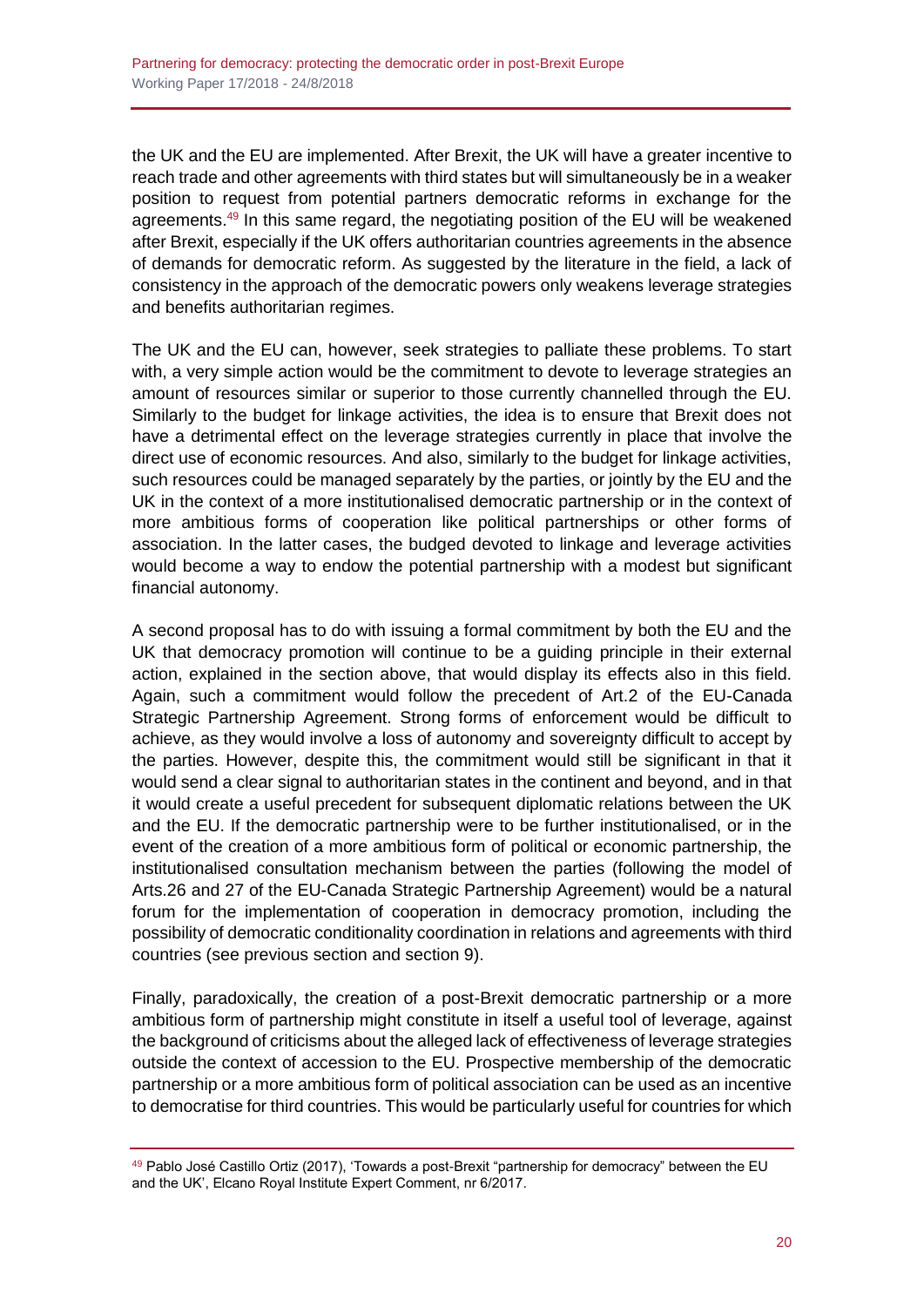accession to the EU, for different reasons, does not seem to be a realistic possibility. Accession to the EU, and the correlated incentive to democratise, would of course still be on the agenda for many countries. But when that is not the case, given the existence of vetoes by EU Member States or insufficient fulfilment of other accession requirements, membership of a democratic partnership or other form of partnership that are subject to democratic conditionality can provide credible and significant incentives.

## <span id="page-20-0"></span>**(6) Functional cooperation and the European Neighbourhood Policy**

Functional cooperation can be considered as the newest strategy of democracy promotion of the EU, consisting in the implementation of new association policies below the threshold of membership, in which democratic governance norms are promoted through third-country approximation to EU sectoral policies. <sup>50</sup> The main instrument through which functional cooperation as a tool of democracy promotion is being operated by the EU is the European Neighbourhood Policy (ENP). Following Kelley, the ENP is a framework for cooperation between the EU and its Southern-Mediterranean and Eastern-European neighbours, whose goal is the promotion of political and securityrelated reforms through a 'privileged relationship' based on common values such as democracy and human rights.<sup>51</sup> Barbé & Johansson-Nogués have suggested that the ENP represents the ambition of the EU to be a positive force in international relations, arguing that the policy is well balanced in its attention to interests and values and that it is soft in its coercion elements but generous in the offering of material assistance to partner countries.<sup>52</sup>

Lavenex & Schimmelfennig put forward a number of hypothesis on the efficiency of functional cooperation and governance: (1) the more the democratic governance elements are legally specified in the EU acquis, the more likely it is that these norms will be effectively transferred to the third country; (2) the more the interactions between EU actors and sectoral counterparts are institutionalised in trans-governmental networks, the more likely it is that the democratic governance norms will be effectively transferred to the third country; (3) the more EU activities are supported by other international actors, the more likely it is that these norms will be effectively transferred to the third country; (4) the higher the expected adoption costs of the third country are and the less sectoral interdependence favours the EU, the less likely it is for the rule transfer to be successful; and (5) the effectiveness of democratic governance promotion increases with the accessibility and autonomy of the administration of the target country.<sup>53</sup>

Brexit is not very likely to have a significant impact on any of these points, and therefore it is expected that the capacity of the EU to promote democratisation through functional cooperation will remain unchanged in the post-Brexit period. However, the foreign policy

<sup>50</sup> Lavenex & Schimmelfennig (2011), *op. cit*., p. 887.

<sup>&</sup>lt;sup>51</sup> Judith Kelley (2006), 'New wine in old wineskins: promoting political reforms through the new European Neighbourhood Policy', *Journal of Common Market Studies*, vol. 44, nr 1, p. 30.

 $52$  Esther Barbén & Elisabeth Johansson-Nogués (2008), 'The EU as a modest "force for good": the European Neighbourhood Policy', *International Affairs*, vol. 84, vol. 1, p. 81.

<sup>53</sup> Lavenex & Schimmelfennig (2011), *op. cit*., p. 896-897.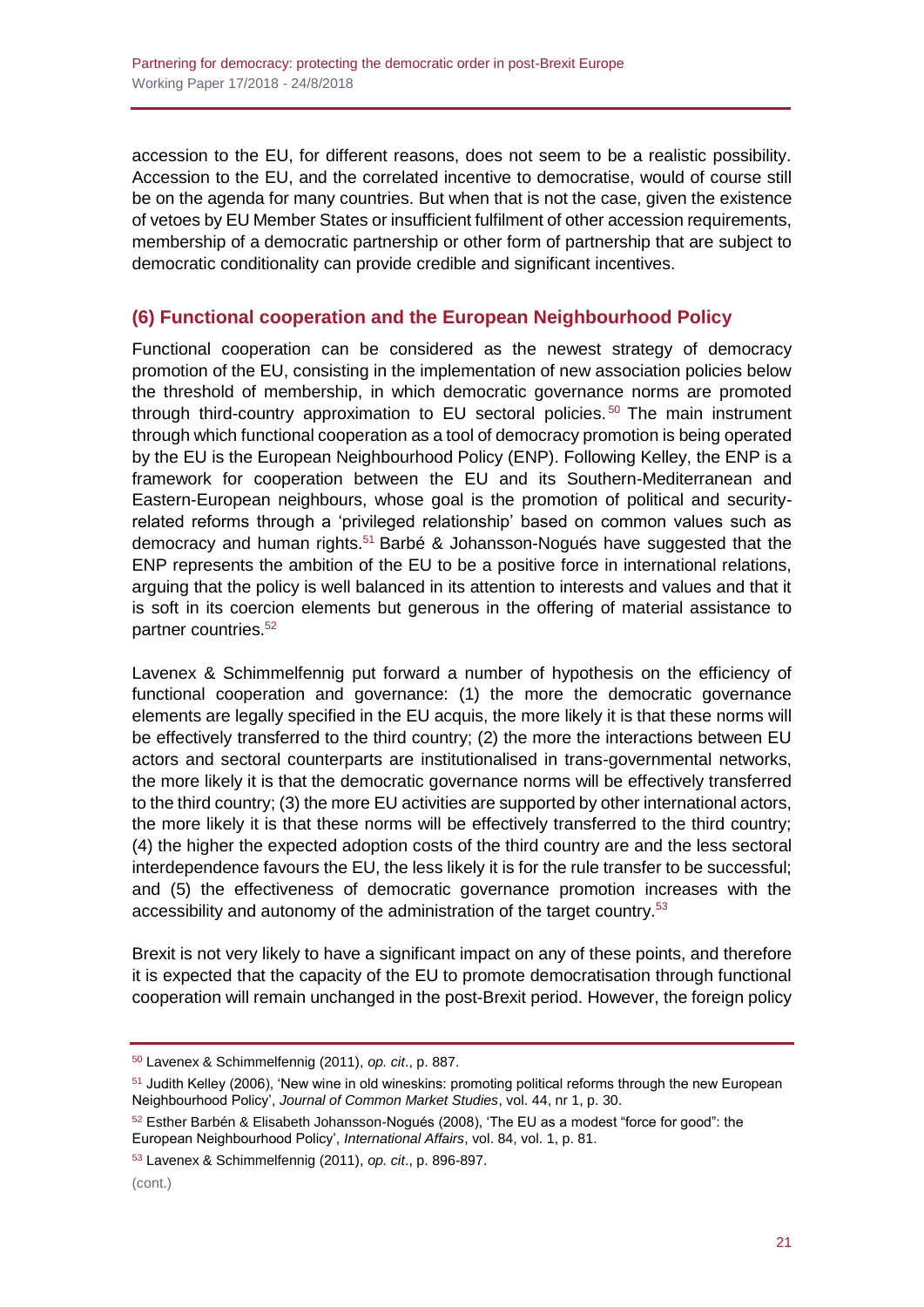of the UK might have a marginal effect on one of the points mentioned above: the support by other international actors for EU activities. This is even more relevant in light of the notion of interdependence, which in this context posits that the effectiveness of functional cooperation also depends on the conviction of the target party that 'sector-specific problems can be solved in collaboration with the EU rather than domestically or in collaboration with other external partners'. <sup>54</sup> Indeed, according to the idea of interdependence, 'the impact of [EU] democratic governance promotion is constrained when the target country is facing strong interdependence with another third country'.<sup>55</sup>

The corollary of this refers to the need in the post-Brexit period to ensure that the UK has a supportive attitude vis-a-vis the activities of functional cooperation of the EU. This translates in both negative and positive dimensions. The negative dimension refers to the need that the UK abstains from offering alternative forms of functional cooperation that are less demanding from the viewpoint of democratic standards, and can be designed as a soft-law commitment. The positive dimension deals with the potential cooperation between the EU and the UK in functional cooperation activities with third countries as part of the democratic partnership, with the UK contributing with its sectorspecific know-how and with leverage towards governments and countries with which it may have historical ties, good diplomatic relations or a particular interdependence.

## <span id="page-21-0"></span>**(7) The rule-of-law mechanism**

As noted above, the EU requires respect for the rule of law and democracy as a condition for accession. But this condition would be meaningless if, once inside the EU, a Member State can easily backslide into undemocratic practices or authoritarian rule. To prevent this, the treaties of the EU have foreseen the so called 'rule-of-law mechanism'. Included in Art.7 TEU, this mechanism allows the Union to identify practices in Member States as violations of the rule of law, and to impose sanctions to the state in question. The sanctions can consist in the suspension of the Member State of certain rights deriving from the application of the treaties, including voting rights in the Council.

The rule-of-law mechanism has been justified under many normative approaches, but the 'all affected principle' is probably that which better captures the nature of the mechanism and of the type of sanctions imposed. The 'all-affected principle' posits that the erosion of democratic governance in one Member State 'will affect the quality of EU decision-making in a normative sense: the state will participate in decision-making in EU institutions and, because of this, at least indirectly participate in governing the lives of *all* the citizens of Europe. On the other hand, it could project the effects of its decisions beyond its own borders'.<sup>56</sup> The suspension of membership rights, including voting rights in the Council, palliates the potential impact on citizens of other Member States of the democratic backsliding in the sanctioned country. So far, however, the rule-of-law

<sup>54</sup> Tina Freyburg, Sandra Lavenex, Frank Schimmelfennig, Tatiana Skripk & Anne Wetzel (2011), 'Democracy promotion through functional cooperation? The case of the European Neighborhood Policy', *Democratization*, vol. 18, nr 4, p. 1031.

<sup>55</sup> *Ibid*, p. 1032.

<sup>56</sup> Carlos Closa (2016), 'Reinforcing EU monitoring of the rule of law: normative arguments, institutional proposals and the procedural limitations', in Carlos Closa & Dimitry Kochenov (Eds.), *Reinforcing the Rule of Law Oversight in the European Union*, Cambridge University Press, p. 18.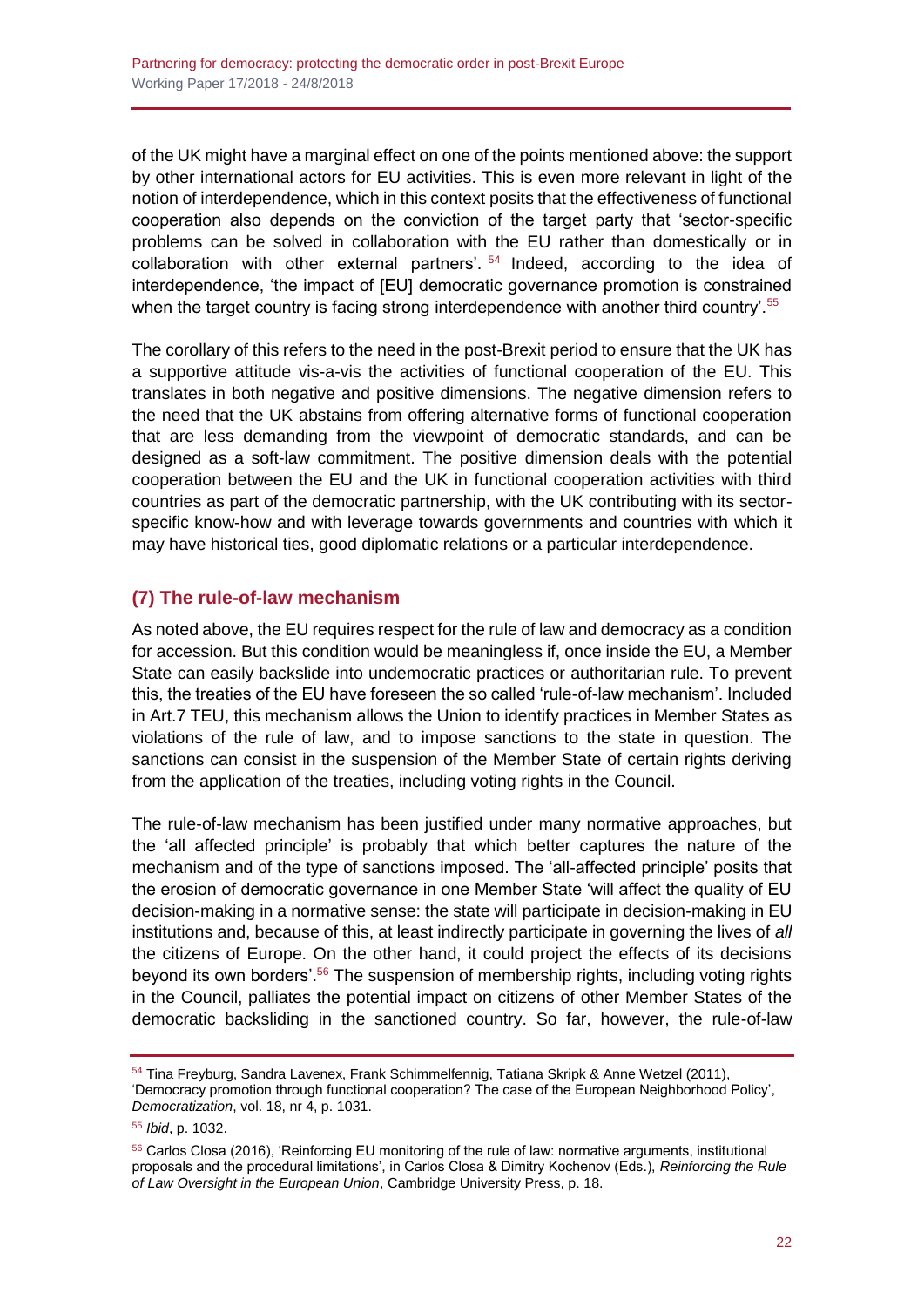mechanism has been of limited usefulness. The sanctioning mechanisms have never been fully effected, despite threats to different Member States for which it could have been used. Part of the reason might lie in the complexity of the mechanism and the abundance of veto points that it includes.

The impact of Brexit on the rule-of-law mechanism can be better captured by understanding its functioning and, in particular, the functioning of the different veto points at different moments of its application. Art.7 TEU (together with Art.354 TFEU) provides for a complex mechanism in different phases in order to apply sanctions against a state in breach of the rule of law. Each phase has different requirements in terms of voting thresholds in different institutions. The first phase is aimed at identifying a clear risk of a serious breach of the rule of law in a Member State and requires a reasoned proposal by one third of Member States, by the European Parliament or the European Commission that is approved by the Council by four fifths of its members with the consent of the European Parliament. The second phase is aimed at certifying an actual breach of the rule of law and requires unanimity in the European Council acting on a proposal of one third of Member States or the Commission, and after obtaining the consent of the European Parliament. The third phase is aimed at establishing sanctions once the actual breach has been confirmed in accordance with the procedure above and requires a qualified majority of votes in the Council.

Therefore, the impact of Brexit on the Art.7 mechanism depends on the interplay between the different voting thresholds and the position of British actors in each case. For instance, with regards to the current rule-of-law crises within the EU, Britain has been deemed to have a softer position than other large Member States, at least in the case of Poland,<sup>57</sup> with the British Conservative Party teaming up with Poland's ruling Law and Justice Party in the same group of the European Parliament.

| Figure 3. Scenarios in relation to the rule-of-law mechanism |  |
|--------------------------------------------------------------|--|
|                                                              |  |

|                           | Britain supports sanctions       | Britain opposes sanctions |
|---------------------------|----------------------------------|---------------------------|
| Britain remains in the EU | 1: internal support, facilitator | 2: veto actor             |
| Britain leaves the EU     | 3: external support, partner     | 4: boycott actor          |

Figure 3 above shows all the different scenarios that result from considering the position of Britain about a Member State violating the rule of law and British membership in the EU. In scenario 1 Britain remains in the EU and supports sanctions under Art.7. This is a positive scenario for the application of the rule-of-law mechanism, because the UK not only does not veto the application of Art.7 but also potentially uses its diplomatic power to promote the sanctions. Conversely, scenario 2 is a very negative one for the use of Art.7, because given its diplomatic power and, especially, the requirement of unanimity to certify the breach of the rule of law, the UK has the capacity to block the use of the mechanism. In any case, with Brexit, scenarios 1 and 2 would no longer apply, so the analysis must focus on scenarios 3 and 4. In scenario 4, the UK cannot veto the

<sup>57</sup> [https://www.ft.com/content/a849303b-fc9e-3c81-9c0c-0a8b15117672,](https://www.ft.com/content/a849303b-fc9e-3c81-9c0c-0a8b15117672) accessed 15/XI/2017.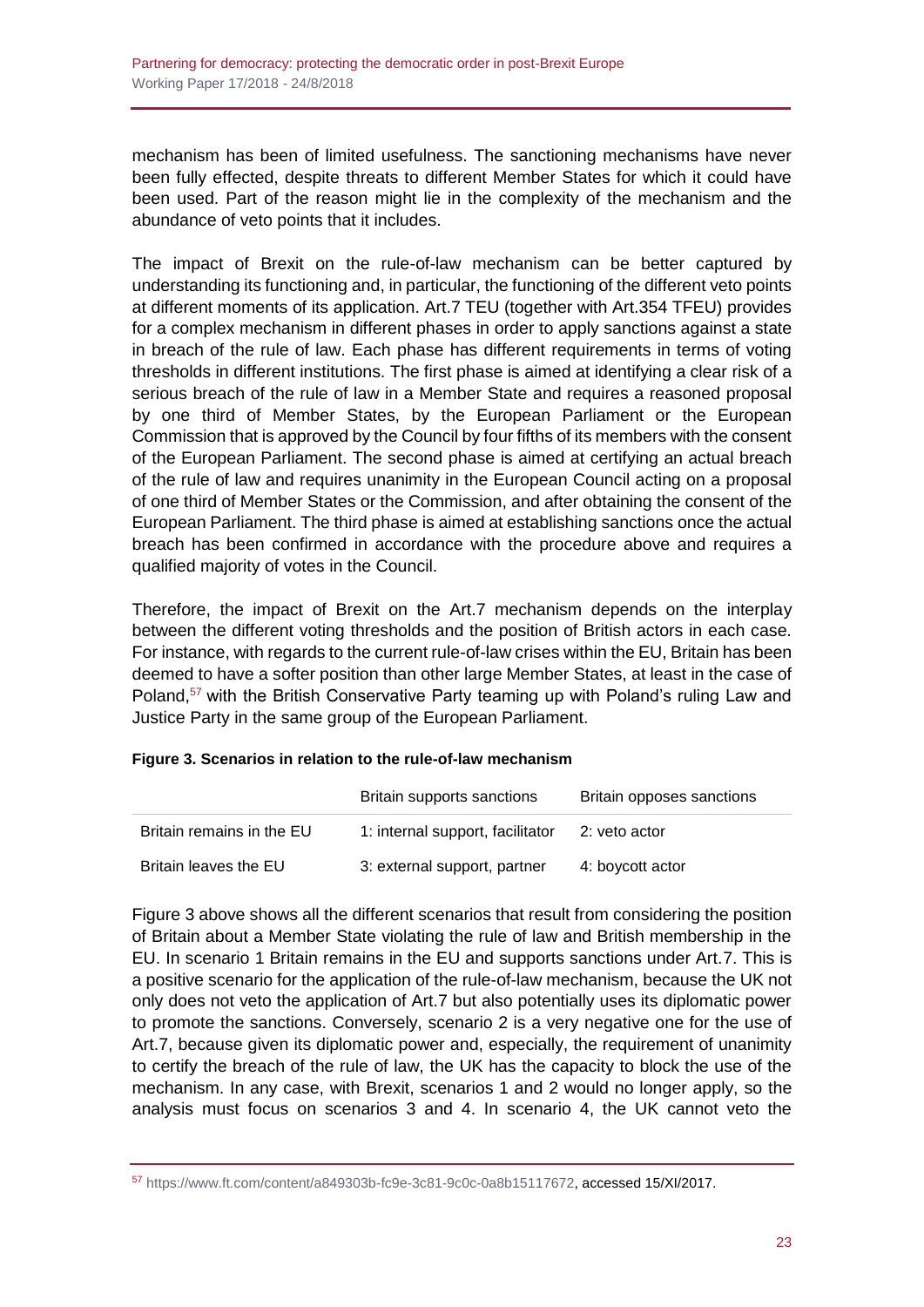application of Art.7 because it is no longer a Member State. But the country could instead have a collaborative attitude towards the Member State which violates the rule of law, avoiding any type of diplomatic pressure or sanctions. In the worst-case scenario, if the UK had the intention of articulating a continental network of alliances as an alternative to the EU, it could offer the country violating the rule of law access to it, ignoring the lack of observation of the democratic standards by the country. This would undermine the EU's efforts. Conversely, scenario 3 is positive for democracy protection in Europe, because it facilitates coordinated action by the UK and the EU to protect the rule of law in the country in which it is endangered, with the UK taking complementary diplomatic action to that used by the EU of Art.7. In fact, there is a positive externality in this scenario. Out of the EU, the UK will be able to exercise political and diplomatic action autonomously. This can provide the UK with more agility when tackling the rule-of-law crisis in the country at stake, in contexts in which the constraints of Art.7 procedures (including the requirements of supermajorities or consensus) might render action by the EU slower, more difficult or impossible.

In the case of Brexit, therefore, the challenge is how to make sure that scenario 4 does not take place and instead move to scenario 3. In other terms, how to guarantee that the UK supports the EU in its protection of the rule of law in member States. There is a good precedent of this in comparative regional integration in the case of Mercosur. The Ushuaia Protocol, which regulates the democratic clause of this supranational organisation, was signed not only by member states but also by associate countries like Chile and Bolivia. In the case of the EU-UK relationship, a good starting point would be the issuing of a formal declaration committing the UK to diplomatically supporting the efforts of the EU to preserve the democratic order in Member States. Again, this would be in the best-case scenario a soft-law statement, but it would create a positive diplomatic background. In the case of further institutionalisation of the democratic partnership, these issues could be dealt with in organs of the partnership, thus creating a stable bilateral or multilateral forum of dialogue and cooperation to address rule of law crises in EU countries, following the model of the consultations mechanisms of the EU-Canada Strategic Partnership Agreement. Furthermore, such an agreement provides in Art.28.4 for a mechanism of urgent consultations at the request of either party in the case of a third country that violates the democratic and human rights principles listed in Art.2.1 of the Agreement. Such a mechanism of urgent consultations could be replicated with regards to Member States of the EU that are to be subject to the rule-of-law mechanism. Finally, if the democratic partnership had a high level of institutionalisation and a multilateral nature, it could have its own rule-of-law mechanism, overlapping that of the EU, allowing the establishment of sanctions to members of the partnership that do not respect democratic standards.

## <span id="page-23-0"></span>**(8) Charter of Fundamental Rights of the EU**

After being accused for years of an insufficient protection of human rights,<sup>58</sup> in 2000 the Presidents of the institutions of the EU proclaimed the Charter of Fundamental Rights of the EU (CFREU). Following its proclamation, the Charter was included as an integral

<sup>58</sup> Sionaidh Douglas-Scott (2011), 'The European Union and human rights after the Treaty of Lisbon', *Human Rights Law Review*, vol. 11, nr 4, p. 647.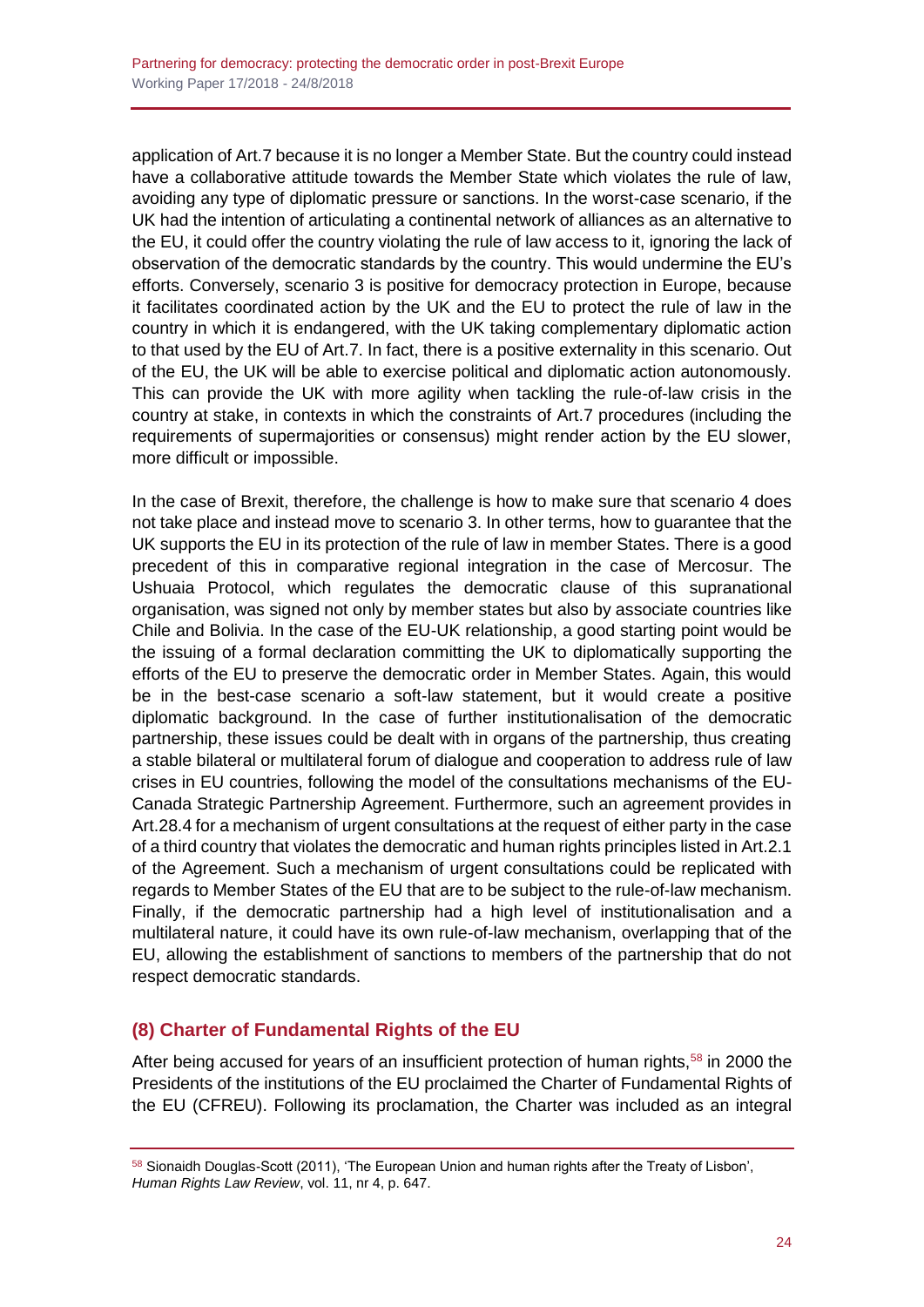part of the Treaty Establishing a Constitution for Europe, but failure in the ratification stage of the treaty prevented it from being binding at that time. It was finally the Treaty of Lisbon which gave the Charter the same legal status as the treaties of the EU. As acknowledged by the President of the Court of Justice of the EU, Koen Lenaerts, by virtue of the Lisbon Treaty the CFREU is primary EU law, with such a relevance that it marks 'a new stage in the process of European integration'.<sup>59</sup>

The CFREU establishes a series of fundamental rights of EU citizens to be respected by both the EU and Member States when they act within the scope of EU law. The Charter is divided into six groups of rights: Human Dignity, Freedoms, Equality, Solidarity, Citizens' Rights and Justice. It combines more traditional civil and political rights with social and economic rights and with third-generation rights, in such a way that it 'presents in sharpest relief the indivisibility of fundamental rights'.<sup>60</sup>

The impact of Brexit on the human-rights protection afforded by the CFREU deserves a specific explanation, given the complexities of its legal status in relation to the UK. The reason lies in Protocol No 30 of the Lisbon Treaty, which applies to this country and Poland. As is well known, according to Protocol No 30 of the Lisbon Treaty no court can find internal legislation of the UK and Poland to be inconsistent with the rights and principles of the Charter, and Title IV of the Charter –Solidarity Rights– does not create justiciable rights for the citizens of these countries unless national law provides for them. Additionally, Protocol No 30 states that to the extent that a provision of the Charter refers to national laws and practices, it shall only apply to those two countries when the rights or principles are recognised in their national laws and practices. These provisions, however, do not mean that the Charter does not have any effect at all in the life of British citizens of the EU. On the contrary, despite the opt-out of solidarity rights of the Charter, such rights are already recognised as general principles of EU law under Art.6(3)TEU, and therefore enforceable without invoking the Charter.<sup>61</sup> Furthermore, AG Trstenjak in her Opinion in N.S. and M.E and Others held that Protocol No 30 could not be regarded as a general opt-out from the Charter.<sup>62</sup>

All this means that after Brexit, in effect, British citizens will lose the fundamental rights protection afforded by the Charter. But it is also true that such fundamental rights protection was to apply only to areas covered by EU law, so the general rule will be that to the extent that EU law does no longer apply in the UK such a loss of Charter protection would be unavoidable. There are aspects, however, where an exception to this general rule should be justified. The Charter should continue to apply to UK citizens at least in two circumstances: in the event that aspects of EU law still apply to the UK as part of a Brexit agreement, either on a temporary or a permanent basis; and also in all aspects covered by any type of democratic partnership between the UK and the EU, or in action taken in the development of such a partnership. Additionally, there is nothing preventing states that are not Members of the EU from being bound by the Charter and the case

<sup>59</sup> Koen Lenaerts (2012), 'Exploring the limits of the EU Charter of Fundamental Rights', *European Constitutional Law Review*, nr. 8, p. 375.

<sup>60</sup> Douglas-Scott (2011), *op. cit*. p. 651.

<sup>61</sup> *Ibid*, p. 654.

<sup>62</sup> *Ibid*, p. 655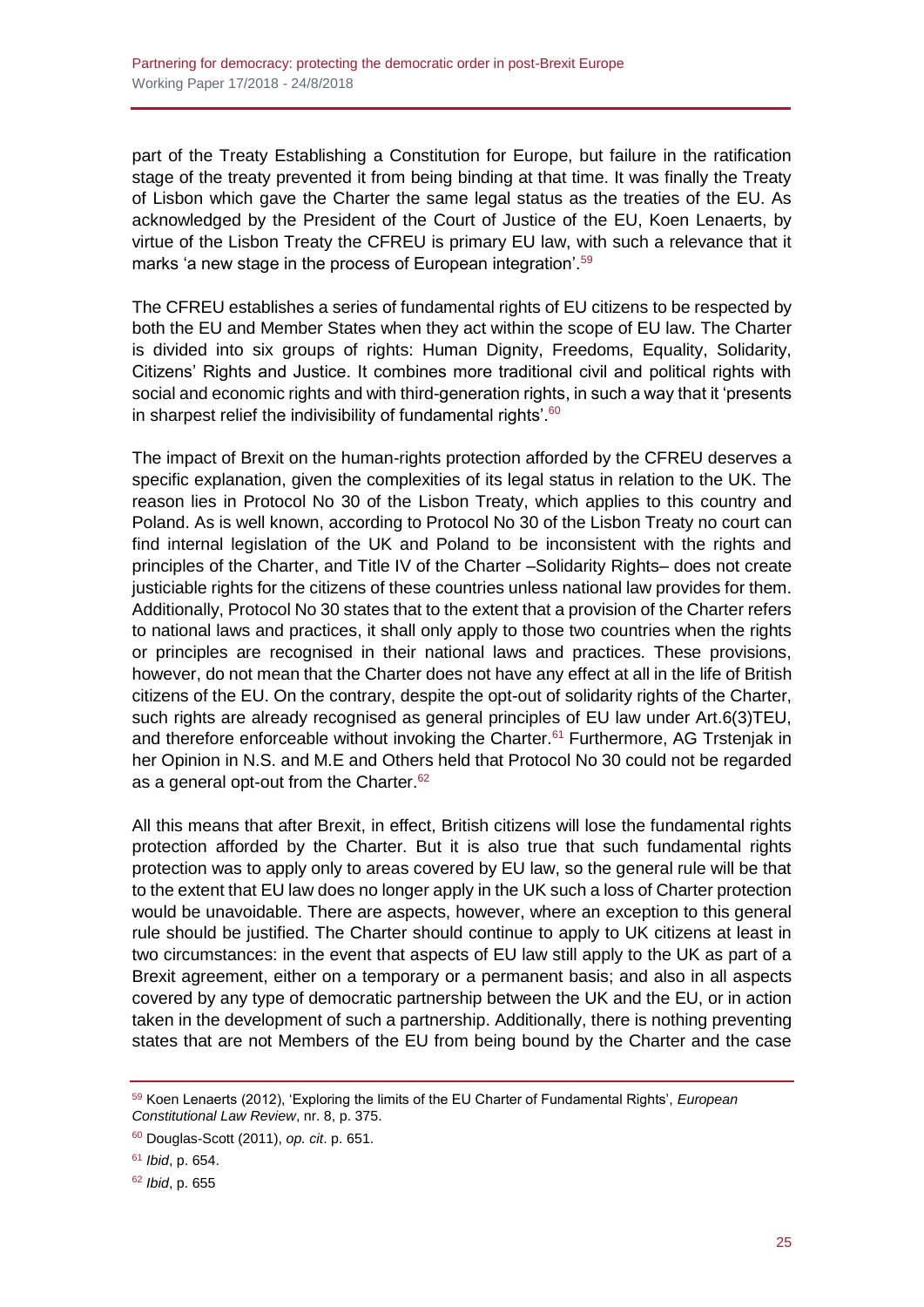law of the Court of Justice of the EU. For this reason, opting-in the Charter could be a possibility, if not a requirement, for states willing to be part of a democratic partnership with the EU. Although the Charter was designed to be applied also in the sphere of competences of the EU, in the case of this opt-in it would work as an internal law catalogue of fundamental rights.

Finally, Brexit might only entail a minor positive externality for the Charter. Protocol 30, and the reluctance to be bound by the Charter on the part of the UK and Poland, was very significant in symbolic terms. In the case of the UK, the fact that one of the most important Member States of the EU was reticent to this instrument could be considered a minor but relevant setback for the Charter and for the idea that all EU citizens ought to be protected under the same standards of human-rights law. This will no longer be the case if the UK leaves the EU. In that case, the ideal of homogeneous application of the Charter across the Union will be almost achieved, with only Poland remaining a reluctant Member State.

## <span id="page-25-0"></span>**(9) Implementation**

This Working Paper has analysed the risks that Brexit entails for democratic protection and promotion in Europe and beyond, and has suggested a number of proposals aimed at palliating its most negative consequences. Figure 4 below summarises the analysis and proposals. As can be seen, a very modest approach to EU-UK cooperation for the protection of democracy in Europe would entail a mix of soft law agreements and a small budget for linkage, leverage and related activities of democratic promotion. A more ambitious approach would entail a modicum of institution-building in order to institutionalise cooperation, which could be complementary to rather than rivalling other initiatives of European integration such as the EU.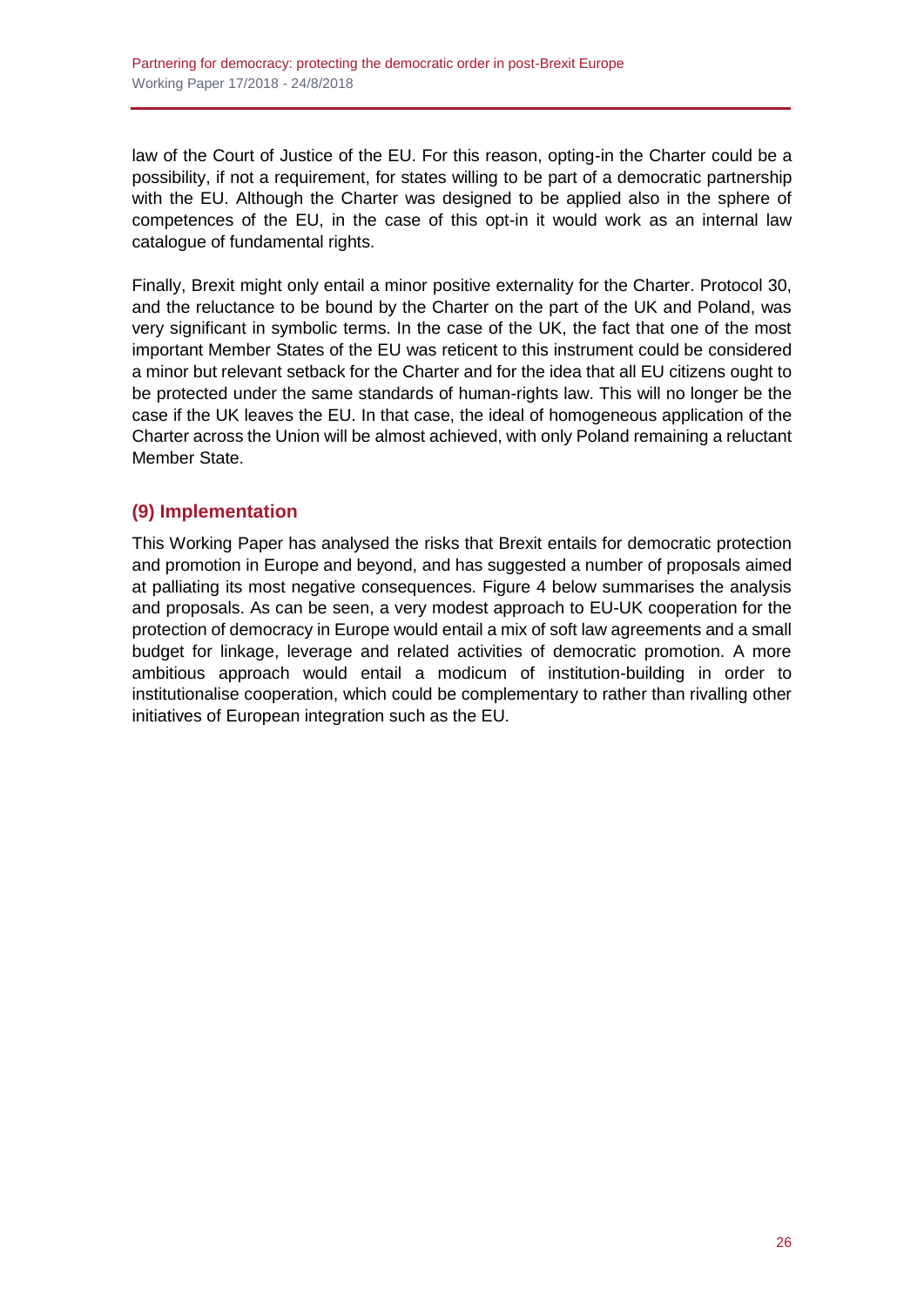|                                               | Negative<br>consequences of<br><b>Brexit</b>                                                                          | Solutions scenario 1: non-<br>comprehensive<br>agreement                                                                                                                 | Solutions scenario 2:<br>comprehensive democratic<br>partnership                                                                                                                                                                                           |
|-----------------------------------------------|-----------------------------------------------------------------------------------------------------------------------|--------------------------------------------------------------------------------------------------------------------------------------------------------------------------|------------------------------------------------------------------------------------------------------------------------------------------------------------------------------------------------------------------------------------------------------------|
| Linkage                                       | - Loss of funding for<br>direct linkage<br>- Loss of indirect<br>linkage capacity                                     | - Funding commitment to<br>be managed separately<br>- Ad hoc commitments for<br>indirect linkage                                                                         | - Funding commitment<br>managed by partnership<br>- Ad hoc commitments for<br>indirect linkage                                                                                                                                                             |
| Democratic<br>conditionality<br>for accession | - Potential British<br>cooperation and<br>partnership with<br>authoritarian<br>countries in the<br>continent          | - Commitment on<br>democracy in foreign and<br>supranational policy                                                                                                      | - Commitment on democracy<br>in foreign and supranational<br>policy<br>- Partnership reduces the<br>British incentive to support<br>authoritarian governments                                                                                              |
| Other<br>leverage                             | - Loss of funding<br>- Lack of<br>coordination,<br>affecting<br>effectiveness of<br>leverage                          | - Funding commitment to<br>be managed separately<br>- Commitment with<br>democracy protection in<br>foreign policy                                                       | - Funding commitment<br>managed by partnership<br>- Commitment with democracy<br>protection in foreign policy<br>- institutionalised foreign policy<br>meetings among the parties<br>- Membership of partnership<br>as incentive to democratise            |
| Functional<br>cooperation                     | - UK does not<br>support EU<br>activities and offers<br>less democratically<br>demanding<br>functional<br>cooperation | - UK abstains from less<br>democratically demanding<br>forms of cooperation                                                                                              | - UK abstains from less<br>democratically demanding<br>forms of cooperation<br>- UK and EU undertake joint<br>functional cooperation                                                                                                                       |
| Rule-of-law<br>mechanism                      | - Potential British<br>support for<br>sanctioned<br>countries                                                         | - Soft-law declaration of<br>cooperation with EU                                                                                                                         | - Bilateral or multilateral<br>forums for institutionalised<br>cooperation<br>- Own rule of law mechanism                                                                                                                                                  |
| <b>CFREU</b>                                  | - British citizens<br>lose protection of<br>the Charter                                                               | - Application of the<br>Charter in residual<br>application of EU law in<br>UK<br>- Application of the<br>Charter in action taken as<br>part of democratic<br>partnership | - Application of the Charter in<br>residual application of EU law<br>in UK<br>- Application of the Charter in<br>action taken as part of<br>democratic partnership<br>- Possibility or requirements to<br>opt-in the Charter for members<br>of partnership |

#### **Figure 4. Summary of measures to be implemented as part of the partnership**

#### Source: the author

One final element that deserves careful consideration has to do with the implementation of these proposals. Implementation here means both the issues related to the institutions tasked with managing the different aspects of the agreements and the timing for the agreement and entry into force of any forms of democratic partnership.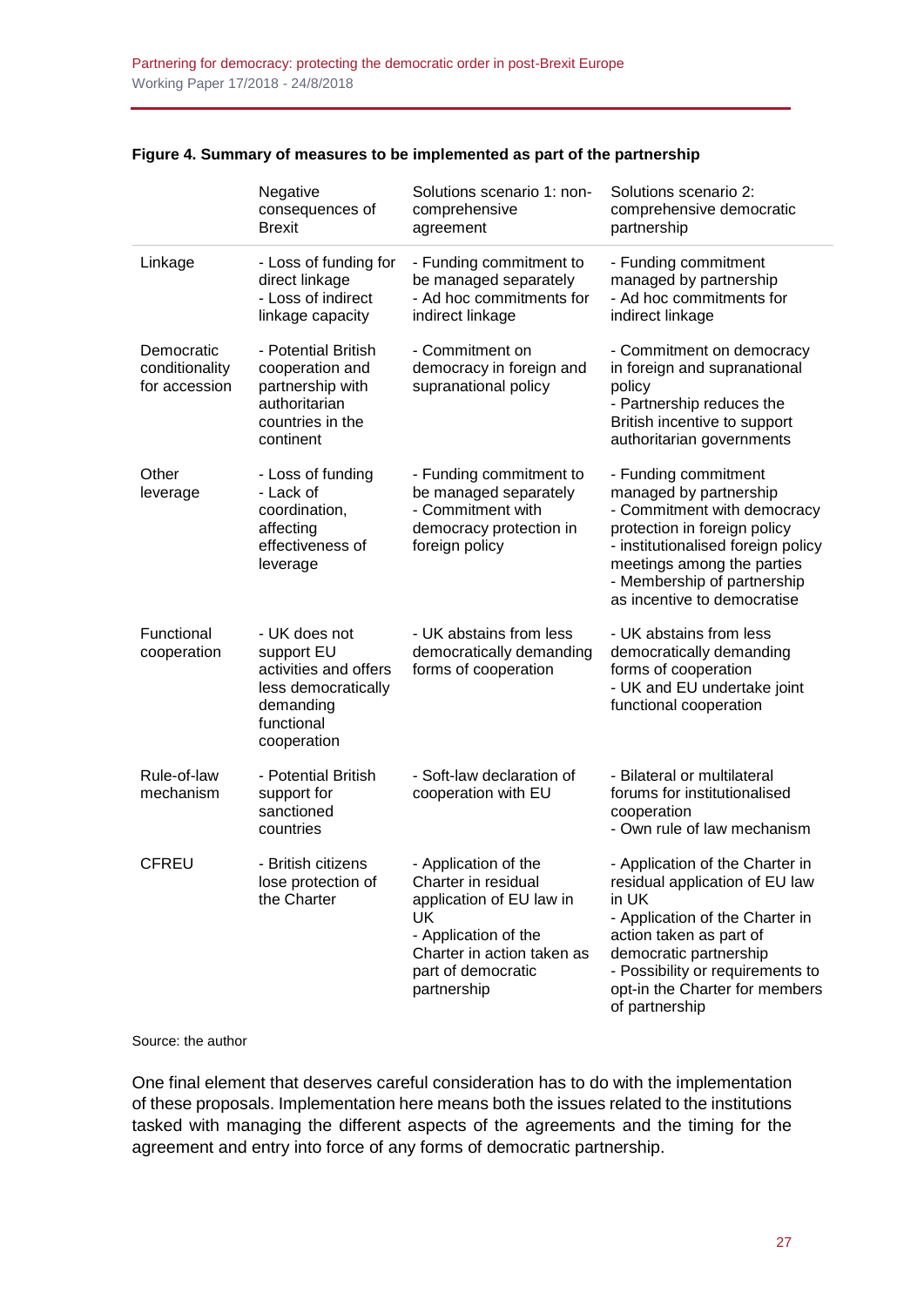At the institutional level, we can think of a number of arrangements that can help materialise a democratic partnership between the UK, the EU, and potentially other countries. The range of these arrangements include: (a) bilateral and multilateral relations; (b) a consultation mechanism modelled on the EU-Canada Strategic Partnership Agreement; (c) a foundation or separate institution tasked with managing funds; (d) organs of a more general partnership modelled on the Continental Partnership proposed by Pisani-Ferri *et al*.; and (e) a judicial enforcer. These arrangements are not necessarily mutually exclusive, but some of them can be implemented in a complementary way.

- a) Bilateral or multilateral relations. The most basic way to manage the agreements and to partner for democracy would be through the usual bilateral (or multilateral, if other countries were to join) diplomacy between the parties. This would reinforce the soft-law nature of many of the commitments, and while it would provide for flexibility in their application, the solution would involve a loss of coordination. Given the flexible approach taken, enforcement of the agreements could only be operated through the threat of diplomatic retaliation. Budget for democracy promotion activities would be managed independently by the parties, but bilateral or multilateral dialogue would allow a modicum of coordination.
- b) A consultation mechanism modelled on the EU-Canada Strategic Partnership Agreement, especially in its Title VI. This would constitute a further step in the institutionalisation of the partnership and the relationships among the parties. In fact, this option has been used as the by default arrangement throughout this paper, because it provides for a useful template and shows its feasibility. As explained earlier, contained in Art.27 of the Agreement the consultation mechanism includes regular summits at the leader level and meetings and consultations at the ministerial level. It also includes a Joint Cooperation Committee that recommends priorities in relation to cooperation, monitors the development of the partnership, exchanges views on issues of common interest and ensures the efficiency and operation of the agreement, among other functions. And finally, it includes a Joint Ministerial Committee with decisionmaking capacity subject to the approval of the parties and with the capacity to make recommendations to the Joint Cooperation Committee. Similar consultation and coordination mechanism already exists in other strategic partnerships of the EU. For instance, the Africa-EU Strategic Partnership foresees the holding of regular Africa-EU summits and political interaction at different levels, and the EU-South Africa Partnership establishes high-level talks in a Troika format twice a year, as well as meetings at a lower level. The experience of all these mechanisms already in place will be of a vital importance to develop efficient cooperation mechanisms in the case of the relation between the UK and the EU.
- c) A foundation or a similar separate institution. In the absence of other institutions, budget contributions linked to activities of democracy promotion could be managed by a foundation or a similar organisation created by the parties. There exists a good precedent of this in the EU-LAC foundation, created by the EU and countries of Latin America and the Caribbean to institutionalise some of their relationships and to undertake joint initiatives such as research studies of bi-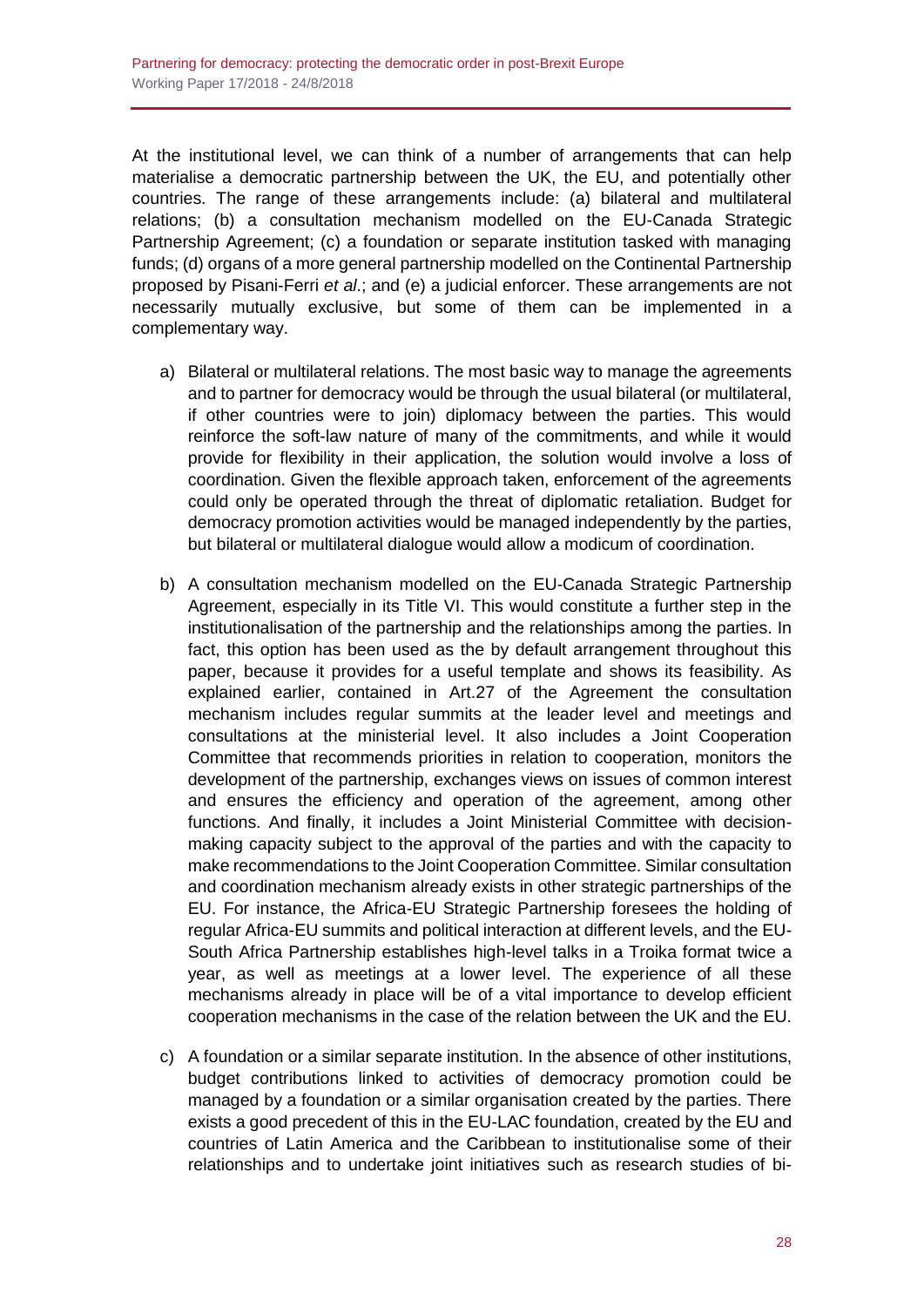regional interest. Alternatively, the funding could be channelled through an existing organisation, such as the European Endowment for Democracy.

- d) Organs of a more general partnership. A further level of ambition would be introduced if the partnership between the parties was not limited to democracy protection but had instead a wider reach. The organs of such a more ambitious partnership could also be tasked with roles in the development of the democracyrelated aspects of the agreement. In this regard, the proposal by Pisani-Ferry *et al*. for a Continental Partnership is particularly interesting, in that it foresees 'participation in a new CP system of inter-governmental decision making and enforcement<sup>'63</sup> as well as the creation of a CP Council<sup>64</sup> in which the UK would be able to provide a political –albeit not legally binding– input in certain areas of EU legislation. If this, or a similar form of partnership, were to be created, its organs could be bestowed with the capacity to make decisions in areas of application of the democratic partnership, including the use of the budget for democracy promotion as well as coordinated decisions vis-à-vis authoritarian countries or countries undergoing a democratic crisis.
- e) A judicial enforcer. In principle, the European Court of Justice (ECJ) would be a candidate to judicially enforce certain aspects of the agreement. An extended ECJ composition to comprise also the countries of the partnership, in line with the proposal of Pisani *et al*., <sup>65</sup> could be an interesting option, as well as granting jurisdiction to other international courts. However, the idea of judicial enforcement of the agreements of the democratic partnership is problematic. And this, for two reasons. First, most of the agreements and clauses of the democratic partnership would have a very political character and an abstract phrasing, so judicial enforcement might not be the best option for their implementation. Secondly, it would be difficult to find a judicial organ for enforcement that could count on the consensus of the parties. In this regard, the UK has declared that one of the main drivers of its Brexit strategy is precisely ending the jurisdiction of the European Court of Justice.<sup>66</sup> There are, however, potential exceptions to this. First, if the agreement included more specific, technical and legalistic clauses, a judicial enforcer would become an optimal solution for such provisions. Secondly, if as suggested above the UK could still be bound by the Charter of Fundamental Rights of the EU, even if that were to be only in very limited aspects, the jurisdiction of the ECJ would be almost unavoidable for such aspects.

A second dimension of the implementation of the agreement has to do with the timing for the drafting of the agreements and their entry into force, especially with regards to the rest of potential Brexit agreements. There are three options for this:

1. A first possibility would be to reach agreements with regards to forms of partnering for democracy within the two-year period of Brexit negotiations

<sup>63</sup> Pisani-Ferry *et al*. (2016), p. 6.

<sup>64</sup> *Ibid*, p. 7.

<sup>65</sup> *Ibid*, p. 7.

<sup>66</sup> House of Lords European Union Committee, 'Report 2016-17', p. 14.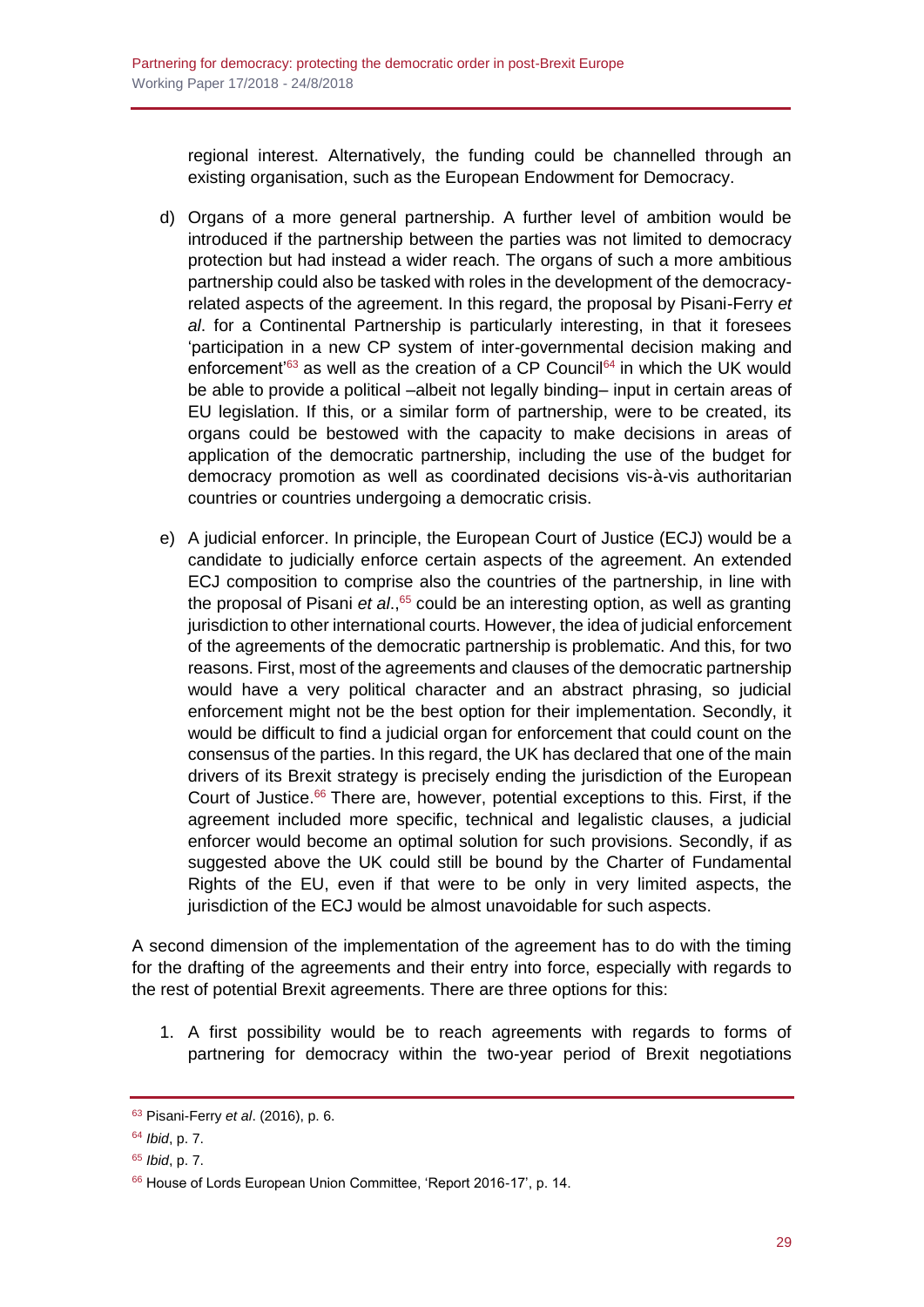foreseen in Art.50(3) of the Treaty on the EU. This would allow the democratic partnership to be an integral part of the Brexit deal. Furthermore, this would allow a modicum of conditionality: the parties could consider that the partnership for democracy is an integral part of their future relationship and make the rest of Brexit agreements, including in the economic and market dimensions, conditional to agreements in aspects of democracy protection. For this reason, this is the ideal scenario for a democratic partnership between the UK and the EU. Furthermore, the UK-EU agreements could include a clause of termination of their economic or trade deals in the event of a grave violation of human rights or democratic principles by any of the parties. Again, this is not unprecedented. Suspension clauses for 'substantial violations' of democracy and human rights have been included in agreements of the EU with third countries at least since the 1990s.<sup>67</sup> In the EU-Canada Strategic Partnership Agreement we can find such a clause in Art.28.7, which establishes that 'a particularly serious and substantial violation of human rights or non-proliferation… could also serve as grounds for the termination of the EU-Canada Comprehensive Economic and Trade Agreement (CETA) in accordance with Art.30.9 of that Agreement'.

- 2. A second option would consist in reaching an agreement for a democratic partnership in the transition phase after the two years of Brexit negotiations. Prime Minister Theresa May recently asked the EU for a two-year transitional period in which the UK would still be bound by EU rules. $68$  As a second-best scenario, the democratic partnership agreements could be reached within this period, to be implemented by 2021 at the latest.
- 3. A final scenario would be one in which the EU and the UK do not reach a Brexit agreement, or do not agree on democratic commitments as a part of it. If this happened, it should not prevent the parties from negotiating and trying to reach in the future an agreement for the protection of democracy in Europe, when the conditions to do so are mature. This would, however, be the worst-case scenario, for at least two reasons. First, because the impetus provided by the Brexit negotiations would be lost, making a deal on a democratic partnership more difficult to reach. And secondly, because in the meanwhile important elements of coordination between the EU and the UK for democracy protection would have been missing, with detrimental effects for the preservation of the democratic order in Europe.

<sup>67</sup> Cardwell (2017), *op. cit*. p. 879.

<sup>68</sup> The Guardian (2017), 'Theresa May asks EU for two-year Brexit transition period', 22/IX/2017, [https://www.theguardian.com/politics/2017/sep/22/theresa-may-asks-eu-for-two-year-brexit-transition](https://www.theguardian.com/politics/2017/sep/22/theresa-may-asks-eu-for-two-year-brexit-transition-period)[period,](https://www.theguardian.com/politics/2017/sep/22/theresa-may-asks-eu-for-two-year-brexit-transition-period) accessed 15/XI/2017.